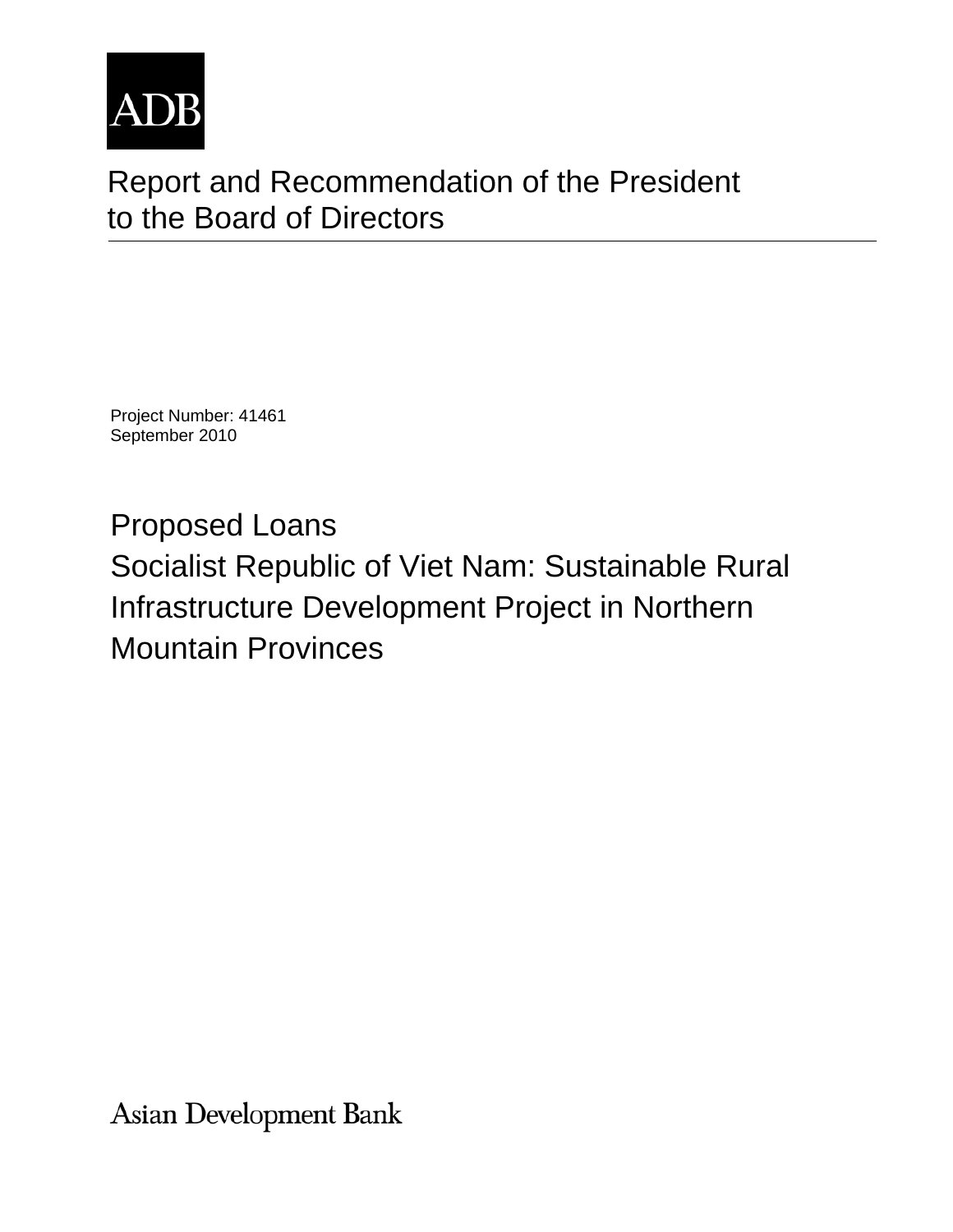## **CURRENCY EQUIVALENTS**

(as of 2 September 2010)

| <b>Currency Unit</b> | $\overline{\phantom{m}}$ | dong $(D)$           |
|----------------------|--------------------------|----------------------|
| D <sub>1.00</sub>    | $=$                      | \$0.00005141         |
| \$1.00               | $=$                      | D <sub>19</sub> ,450 |

#### **ABBREVIATIONS**

| ADB         |               | - Asian Development Bank                                                  |
|-------------|---------------|---------------------------------------------------------------------------|
| ADF         |               | - Asian Development Fund                                                  |
| <b>CPMU</b> |               | - central project management unit                                         |
| <b>DARD</b> |               | - Department of Agriculture and Rural Development                         |
| ha          |               | hectare                                                                   |
| km.         |               | - kilometer                                                               |
| <b>MARD</b> |               | - Ministry of Agriculture and Rural Development                           |
| <b>PPMU</b> | $\frac{1}{2}$ | provincial project management unit                                        |
|             |               | SCCF/GEF - Special Climate Change Fund of the Global Environment Facility |
| TA          |               | technical assistance                                                      |

#### **NOTE**

In this report, "\$" refers to US dollars.

| <b>Vice-President</b>   | C. Lawrence Greenwood, Jr., Operations 2                                                                   |
|-------------------------|------------------------------------------------------------------------------------------------------------|
| <b>Director General</b> | K. Senga, Southeast Asia Department (SERD)                                                                 |
| <b>Director</b>         | J. H. Mir, Agriculture, Environment, and Natural Resources Division, SERD                                  |
| <b>Team leader</b>      | C. D. Salter, Rural Development Specialist, SERD                                                           |
| <b>Team members</b>     | L. Adams, Social Development Specialist, SERD                                                              |
|                         | S. Ancha, Senior Climate Change Specialist, SERD                                                           |
|                         | O. Badiola, Assistant Project Analyst, SERD                                                                |
|                         | B. Dunn, Environment Specialist, Regional and Sustainable Development<br>Department (RSDD)                 |
|                         | B. Giap, Rural Development Economist, SERD                                                                 |
|                         | N. Ikemoto, Senior Natural Resources Management Specialist, SERD                                           |
|                         | S. Kawazu, Counsel, Office of the General Counsel                                                          |
|                         | K. Ryu, Head, Project Administration Unit, SERD                                                            |
| <b>Peer reviewers</b>   | A. Tayyab, Head, Project Administration Unit, South Asia Department                                        |
|                         | K. Matsunami, Advisor and Practice Leader (Agriculture, Rural Development<br>and Food Security Unit), RSDD |

In preparing any country program or strategy, financing any project, or by making any designation of or reference to a particular territory or geographic area in this document, the Asian Development Bank does not intend to make any judgments as to the legal or other status of any territory or area.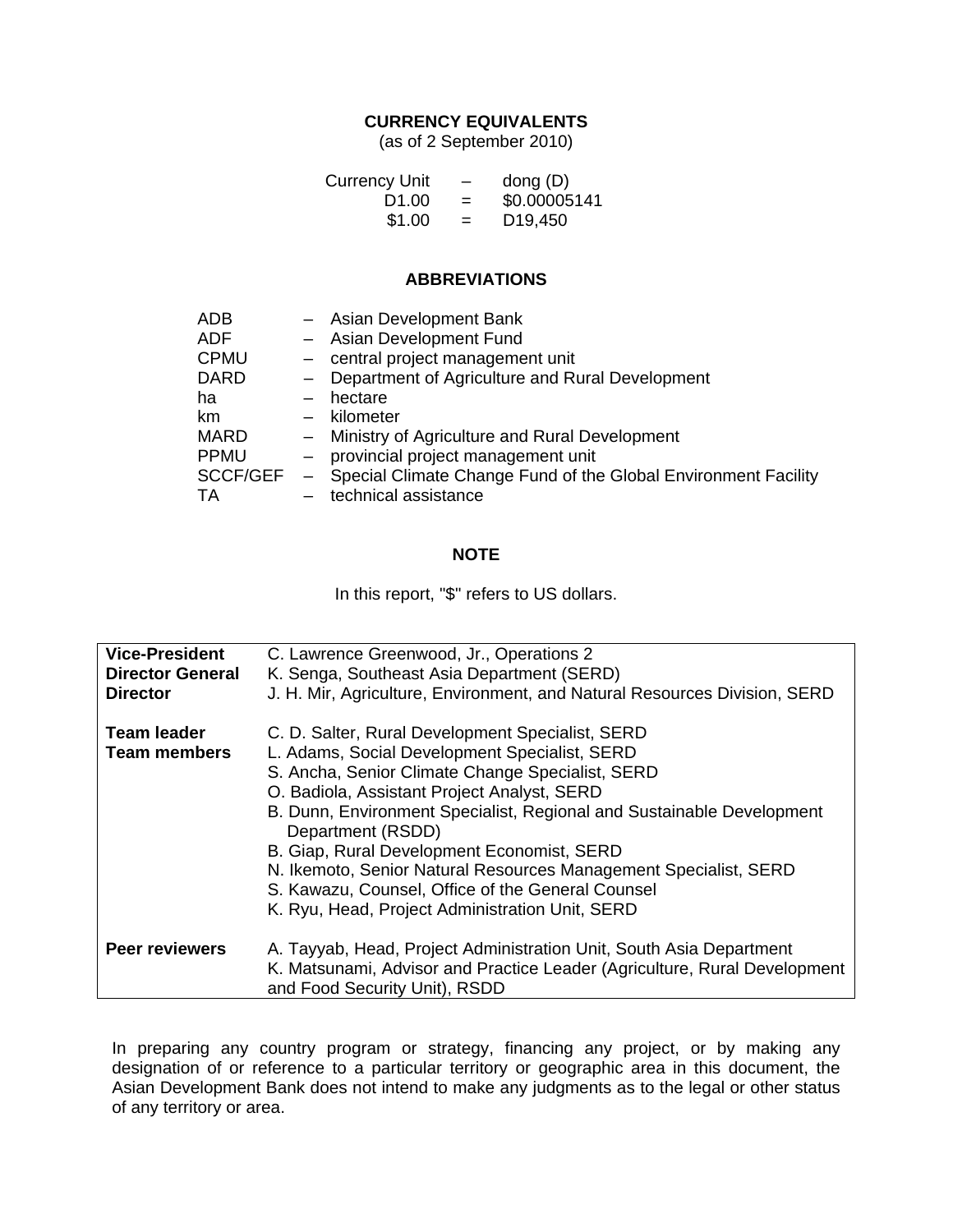# **CONTENTS**

|     | PROJECT AT A GLANCE                                                                                                                                                                    |                                                 |
|-----|----------------------------------------------------------------------------------------------------------------------------------------------------------------------------------------|-------------------------------------------------|
| I.  | THE PROPOSAL                                                                                                                                                                           | 1                                               |
| II. | THE PROJECT                                                                                                                                                                            | 1                                               |
|     | Rationale<br>А.<br>В.<br>Impact and Outcome<br>C.<br>Outputs<br>D.<br><b>Investment and Financing Plans</b><br>Е.<br><b>Implementation Arrangements</b>                                | 1<br>$\overline{c}$<br>$\overline{c}$<br>3<br>4 |
| Ш.  | <b>DUE DILIGENCE</b>                                                                                                                                                                   | 6                                               |
|     | Technical<br>А.<br><b>B.</b><br><b>Economic and Financial</b><br>C.<br>Governance<br>D.<br><b>Poverty and Social</b><br>Е.<br>Safeguards<br>F.<br><b>Risks and Mitigating Measures</b> | 6<br>6<br>6<br>7<br>7<br>8                      |
| IV. | ASSURANCES AND CONDITIONS                                                                                                                                                              | 8                                               |
| V.  | <b>RECOMMENDATION</b>                                                                                                                                                                  | 9                                               |
|     | <b>APPENDIXES</b>                                                                                                                                                                      |                                                 |
| 1.  | Design and Monitoring Framework                                                                                                                                                        | 10                                              |
| 2.  | <b>List of Linked Documents</b>                                                                                                                                                        | 13                                              |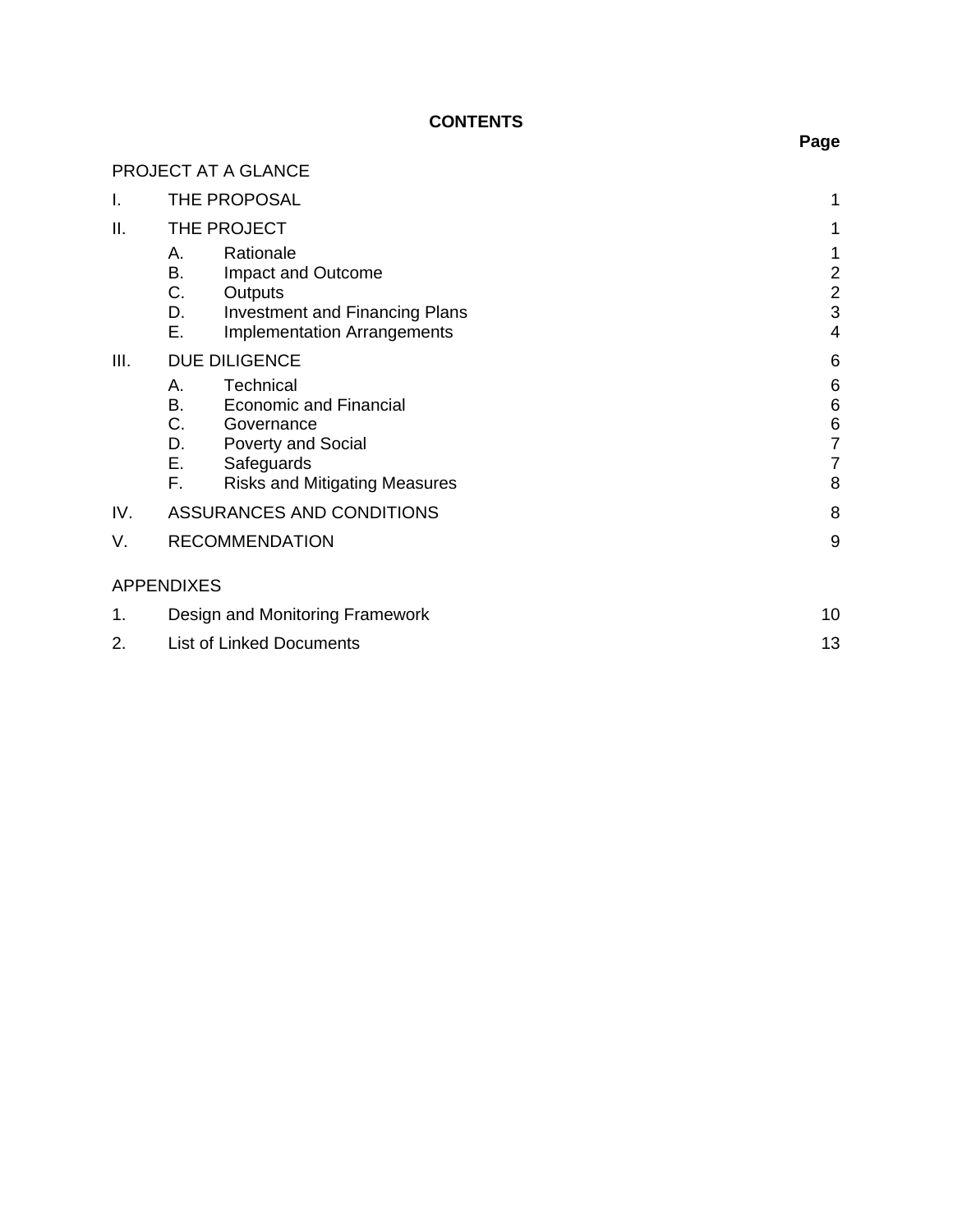# PROJECT AT A GLANCE

| 1. Project Name:                            |                                                                    |           |                              |  | Sustainable Rural Infrastructure Development Project in Northern Mountain Provinces |                   |                                                                                  |                                                          |                           | 2. Project Number:                       |  | 41461-01-3 |
|---------------------------------------------|--------------------------------------------------------------------|-----------|------------------------------|--|-------------------------------------------------------------------------------------|-------------------|----------------------------------------------------------------------------------|----------------------------------------------------------|---------------------------|------------------------------------------|--|------------|
| 3. Country:<br>οf                           | Viet Nam, Soc Rep                                                  |           | 4. Department/Division:      |  |                                                                                     |                   | Southeast Asia Department<br>Agriculture, Environment, and Natural Resources Div |                                                          |                           |                                          |  |            |
| 5. Sector Classification:<br><b>Sectors</b> |                                                                    |           |                              |  | Primary                                                                             | <b>Subsectors</b> |                                                                                  |                                                          |                           |                                          |  |            |
|                                             |                                                                    |           |                              |  | Agriculture and natural resources                                                   |                   |                                                                                  | J                                                        |                           | Agriculture and rural sector development |  |            |
| 6. Thematic Classification:                 |                                                                    |           | <b>Themes</b>                |  |                                                                                     |                   |                                                                                  | Primary                                                  | <b>Subthemes</b>          |                                          |  |            |
| Economic growth                             |                                                                    |           |                              |  |                                                                                     |                   | √                                                                                | Widening access to markets and economic<br>opportunities |                           |                                          |  |            |
|                                             |                                                                    |           | Capacity development         |  |                                                                                     |                   |                                                                                  |                                                          | Institutional development |                                          |  |            |
|                                             |                                                                    |           | Social development           |  |                                                                                     |                   |                                                                                  |                                                          | Human development         |                                          |  |            |
| 6a. Climate Change Impact:                  |                                                                    |           |                              |  |                                                                                     |                   | 6b. Gender Mainstreaming:                                                        |                                                          |                           |                                          |  |            |
| Adaptation                                  |                                                                    |           |                              |  | High                                                                                |                   | Gender equity theme                                                              |                                                          |                           |                                          |  |            |
| Mitigation                                  |                                                                    |           |                              |  | Low                                                                                 |                   | Effective gender mainstreaming                                                   |                                                          |                           |                                          |  |            |
|                                             |                                                                    |           |                              |  |                                                                                     |                   | Some gender benefits                                                             |                                                          |                           |                                          |  |            |
|                                             |                                                                    |           |                              |  |                                                                                     |                   | No gender elements                                                               |                                                          |                           |                                          |  |            |
| 7. Targeting Classification:                |                                                                    |           |                              |  |                                                                                     |                   | 8. Location Impact:                                                              |                                                          |                           |                                          |  |            |
|                                             |                                                                    |           | <b>Targeted Intervention</b> |  |                                                                                     |                   | Rural                                                                            |                                                          |                           |                                          |  | High       |
|                                             | Geographic                                                         |           | Millennium                   |  | Income poverty                                                                      |                   | Urban                                                                            |                                                          |                           |                                          |  | Low        |
|                                             | dimensions of                                                      |           | Development                  |  | at household                                                                        |                   | National                                                                         |                                                          |                           |                                          |  | Low        |
| General Intervention inclusive growth       |                                                                    |           | Goals                        |  | level                                                                               |                   | Regional                                                                         |                                                          |                           |                                          |  |            |
|                                             |                                                                    |           |                              |  |                                                                                     |                   |                                                                                  |                                                          |                           |                                          |  |            |
|                                             | √                                                                  |           |                              |  |                                                                                     |                   |                                                                                  |                                                          |                           |                                          |  |            |
| 9. Project Risk Categorization:             |                                                                    |           | Low                          |  |                                                                                     |                   |                                                                                  |                                                          |                           |                                          |  |            |
| 10. Safeguard Categorization:               |                                                                    |           |                              |  |                                                                                     |                   |                                                                                  |                                                          |                           |                                          |  |            |
|                                             |                                                                    |           | Environment                  |  |                                                                                     |                   |                                                                                  |                                                          | B                         |                                          |  |            |
|                                             |                                                                    |           |                              |  | Involuntary resettlement                                                            |                   |                                                                                  |                                                          | B                         |                                          |  |            |
|                                             |                                                                    |           |                              |  | Indigenous peoples                                                                  |                   |                                                                                  |                                                          | B                         |                                          |  |            |
| 11. ADB Financing:                          |                                                                    |           |                              |  |                                                                                     |                   |                                                                                  |                                                          |                           |                                          |  |            |
|                                             |                                                                    |           | Sovereign/Nonsovereign       |  | <b>Modality</b>                                                                     |                   | <b>Source</b>                                                                    |                                                          |                           | Amount (\$ million)                      |  |            |
|                                             |                                                                    | Sovereign |                              |  | Project loan                                                                        |                   | Asian Development Fund                                                           |                                                          |                           | 108.0                                    |  |            |
|                                             |                                                                    | Total     |                              |  |                                                                                     |                   |                                                                                  |                                                          |                           | 108.0                                    |  |            |
| 12. Cofinancing:                            |                                                                    |           |                              |  |                                                                                     |                   |                                                                                  |                                                          |                           |                                          |  |            |
|                                             |                                                                    |           |                              |  |                                                                                     |                   | No Cofinancing available.                                                        |                                                          |                           |                                          |  |            |
| 13. Counterpart Financing:                  |                                                                    |           |                              |  |                                                                                     |                   |                                                                                  |                                                          |                           |                                          |  |            |
|                                             | Source                                                             |           |                              |  |                                                                                     |                   |                                                                                  |                                                          |                           | Amount (\$ million)                      |  |            |
|                                             | Government (including contributions of beneficiaries) and sponsors |           |                              |  |                                                                                     |                   |                                                                                  |                                                          | 30.0                      |                                          |  |            |
| 14. Aid Effectiveness:                      |                                                                    |           |                              |  |                                                                                     |                   |                                                                                  |                                                          |                           |                                          |  |            |
|                                             |                                                                    |           |                              |  |                                                                                     |                   |                                                                                  |                                                          |                           |                                          |  |            |
|                                             |                                                                    |           |                              |  | Parallel project implementation unit                                                |                   |                                                                                  |                                                          | No                        |                                          |  |            |
| Program-based approach                      |                                                                    |           |                              |  |                                                                                     | No                |                                                                                  |                                                          |                           |                                          |  |            |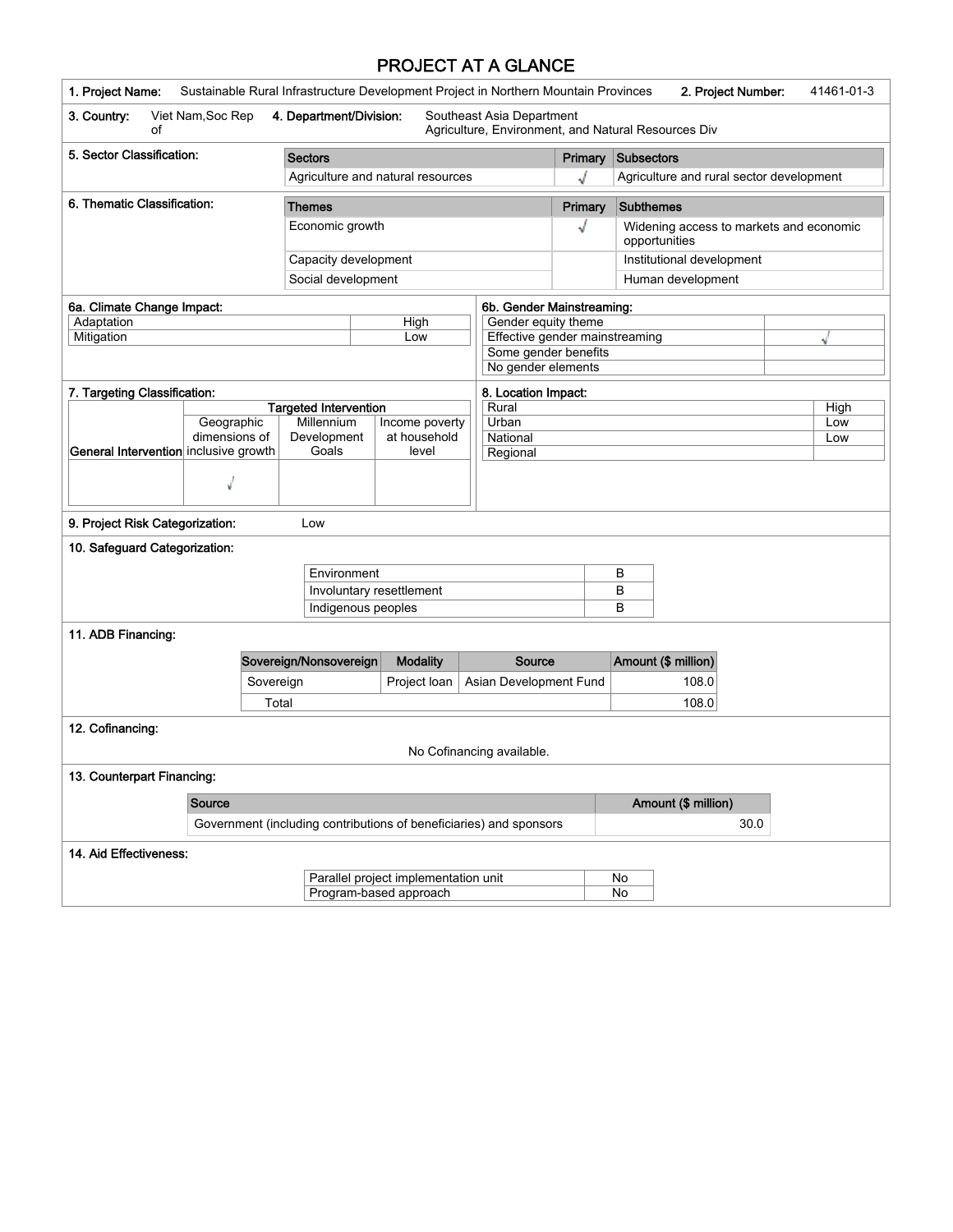1. I submit for your approval the following report and recommendation on proposed loans to the Socialist Republic of Viet Nam for the Sustainable Rural Infrastructure Development Project in Northern Mountain Provinces.<sup>1</sup>

2. The proposed project will rehabilitate and upgrade deteriorated but critical rural infrastructure in 15 mountainous provinces of northern Viet Nam.<sup>2</sup> These provinces have a combined population of 12.2 million people and are among the poorest in the country. Overall poverty rates average about 27%, but are considerably higher in more isolated areas, where poverty levels may be 50%–60%. One of the main reasons for these high levels of poverty is limited access to productive assets and infrastructure (such as irrigation water systems), and physical isolation. The project will focus on improving small- to medium-scale irrigation and/or drainage systems, rural roads, and district and commune markets. The project will include 40– 45 subprojects. Rehabilitation and upgrading of rural infrastructure is expected to have a positive impact on the lives and livelihoods of the population in the project area, providing easier access to inputs (including irrigation water), markets, health services, higher levels of education, and employment opportunities, while reducing production and marketing costs. $3$ 

## **II. THE PROJECT**

# **A. Rationale**

3. The majority (84%) of the population of the northern mountain provinces live in sparsely populated villages, dispersed where land is suitable for agriculture. The incidence of poverty remains consistently higher than in other parts of Viet Nam. While poverty has been reduced nationwide, from 28.9% in 2002 to 16.0% in 2006, and 11.0% in 2008, equivalent figures in the northern mountain provinces were 47.9% in 2002, 32.3% in 2006, and 27.0% in 2008. These figures reflect the more difficult environment and terrain, and the lack of commercial opportunities, arable land, and water resources. Poverty rates among some ethnic minorities in the project area are 70%–80% due to lower levels of access to rural infrastructure, limited opportunities for commercial activity, relatively lower education and skill levels, and low population densities.

4. The 15 northern provinces are comparatively underdeveloped in national terms; this is reflected in the physical infrastructure. While the government and international development partners have invested in rural infrastructure since 1995, a huge backlog of unimproved infrastructure remains. Much of the existing infrastructure is in poor condition due to age, inadequate design and construction, and insufficient maintenance. Nationwide, only two- thirds of the 3 million ha provided with irrigation facilities is currently being irrigated. In the project area, irrigation schemes supporting over 200,000 ha are in need of rehabilitation. Within these schemes, of the 50,000 kilometers (km) of primary and secondary irrigation canals, only 16,270 km or 32% are lined, leaving the majority in need of lining to reduce water loss. Improving irrigation water management is critical to food security in the face of increased food demands and the effects of climate change.

5. In the case of rural roads, only 11.0% in the Northeast and 6.6% in the Northwest are either concrete-surfaced or sealed. This compares with 44.5% in the more developed region of the Red River Delta and 28.0% in the South Central Coastal region. The north has

<sup>&</sup>lt;u>Figure 20</u><br><sup>1</sup> The design and monitoring framework is in Appendix 1.

<sup>&</sup>lt;sup>2</sup> The provinces are: Bac Giang, Bac Kan, Cao Bang, Dien Bien, Ha Giang, Hoa Binh, Lai Chau, Lang Son, Lao Cai, Phu Tho, Son La, Thai Nguyen, Tuyen Quang, Vinh Phuc, and Yen Bai.

The Asian Development Bank (ADB) provided project preparatory technical assistance. ADB. 2008. *Technical Assistance to the Socialist Republic of Viet Nam for Preparing the Sustainable Rural Infrastructure Development Project in the Northern Mountain Provinces.* Manila.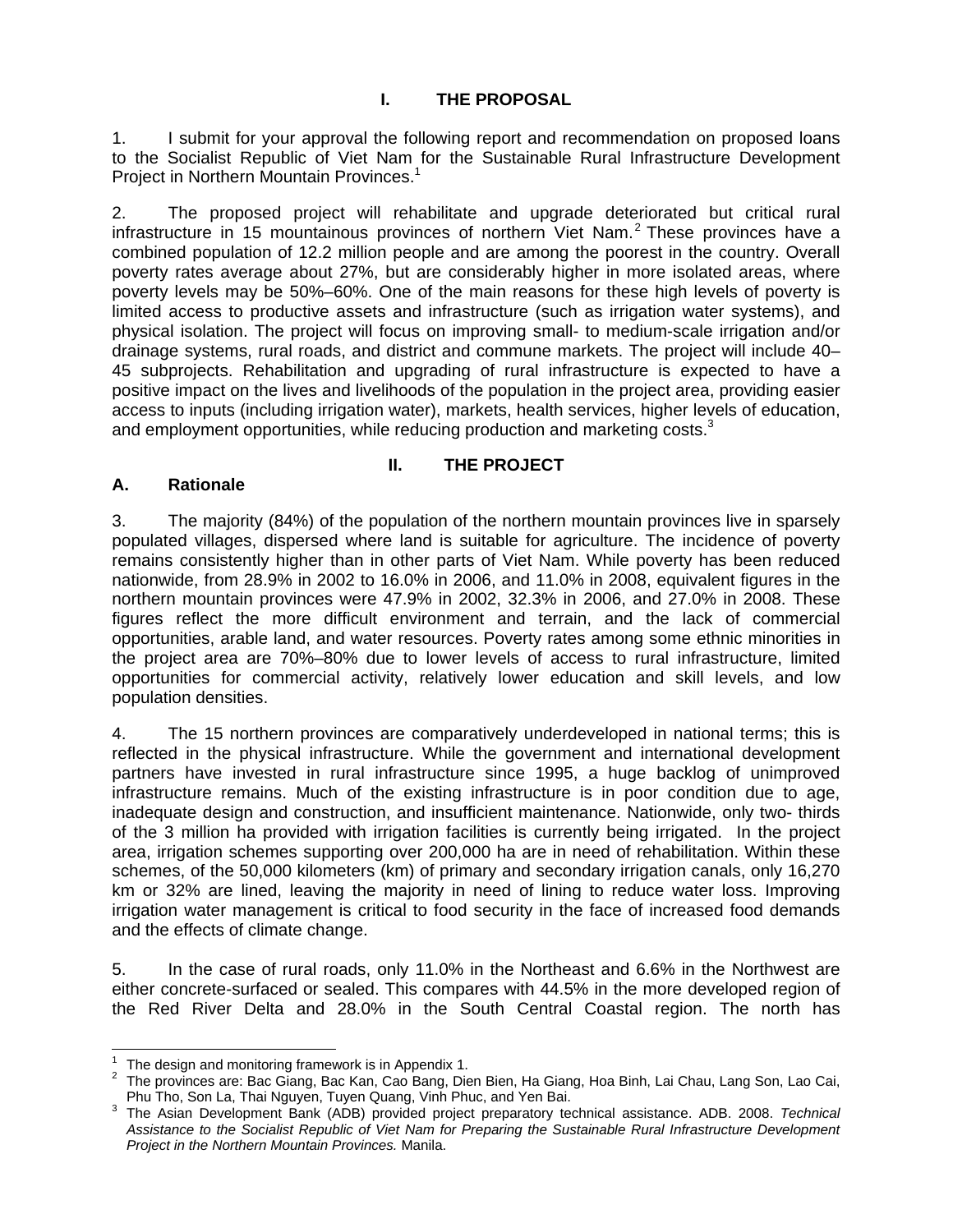predominantly earth and gravel roads, which are particularly unsustainable in hilly and mountainous terrains, where intense rainfall accelerates their deterioration leading to unaffordably high maintenance and repair costs. Furthermore, the distances faced by northern communities to the nearest all-weather road are much higher than elsewhere, averaging 4.4 km in comparison to 1.7 km in the Red River Delta. Distances are a key obstacle to accessing a range of services, including health services. For example only 23% of communities in the Northwest have access to a doctor compared with a national average of 60%. The quality of transport infrastructure is crucial to reaching medical attention, an especially important consideration for the welfare of women and children.

6. In this environment, rural infrastructure is not only a necessary prerequisite to stimulate private investment but it provides a foundation for rural development. Irrigation development enhances agricultural productivity and provides options for farmers to diversify production into higher-value goods, thereby enhancing household incomes. However, investments in agriculture leading to surpluses will not be made if the produce cannot be cost-effectively moved. Rural roads enhance access to markets, commercial opportunities, and input supplies for agricultural production, while also providing access to education and health services. Furthermore, many members of northern farming households are seeking off-farm employment to offset the cyclical costs and unpredictable returns of farming. Access to off-farm employment opportunities also requires good transport facilities.

7. The government's draft socioeconomic development plan 2011–2016 indicates the intent to prioritize upgrading rural infrastructure to serve the dual objective of social and economic development. This includes upgrading irrigation for water supplies, aquaculture, double cropping in paddy areas, and the expansion of irrigated areas for cash crops. It also includes developing rural transport to move agricultural surpluses and improve social conditions. The project design is therefore based on (i) an identified demand to rehabilitate and upgrade priority rural infrastructure to reduce the high and persistent poverty levels in the northern mountain provinces, thereby improving access to productive resources, services and socioeconomic opportunities, (ii) the government and Asian Development Bank (ADB) strategies of providing rural infrastructure as a means to achieve poverty reduction as described in the government's national socioeconomic development plan and other related documents, as well as ADB's country strategy and program, $4$  and (iii) the successful design, implementation experience, and relevant lessons from earlier ADB-funded rural infrastructure projects. Lessons were incorporated from six successfully completed ADB projects implemented by the Ministry of Agriculture and Rural Development (MARD), particularly the Rural Infrastructure Sector Project,<sup>5</sup> which had similar objectives and outputs to the proposed project.

## **B. Impact and Outcome**

8. The intended impact of the project is to bring about sustained socioeconomic development in the 15 northern mountain provinces of Viet Nam, while the intended outcome is to increase access to, and use of priority rural infrastructure by the poor and ethnic minorities in the project area.

## **C. Outputs**

9. The outputs will be (i) rehabilitated and upgraded priority rural infrastructure in all 15 participating provinces, and (ii) improved institutional and local capacities for project management and for rural infrastructure use and sustainability.

 $\overline{\phantom{a}}$ 4 Government of Viet Nam, Ministry of Planning and Investment. 2006. *The Five-Year Socio-Economic Development Plan, 2006–2010.* Ha Noi; ADB. 2006. *Country Strategy and Program: Viet Nam, 2007–2010.* Manila. 5

ADB. 1997. *Report and Recommendation of the President to the Board of Directors: Proposed Loan to the Socialist Republic of Viet Nam for the Rural Infrastructure Sector Project.* Manila.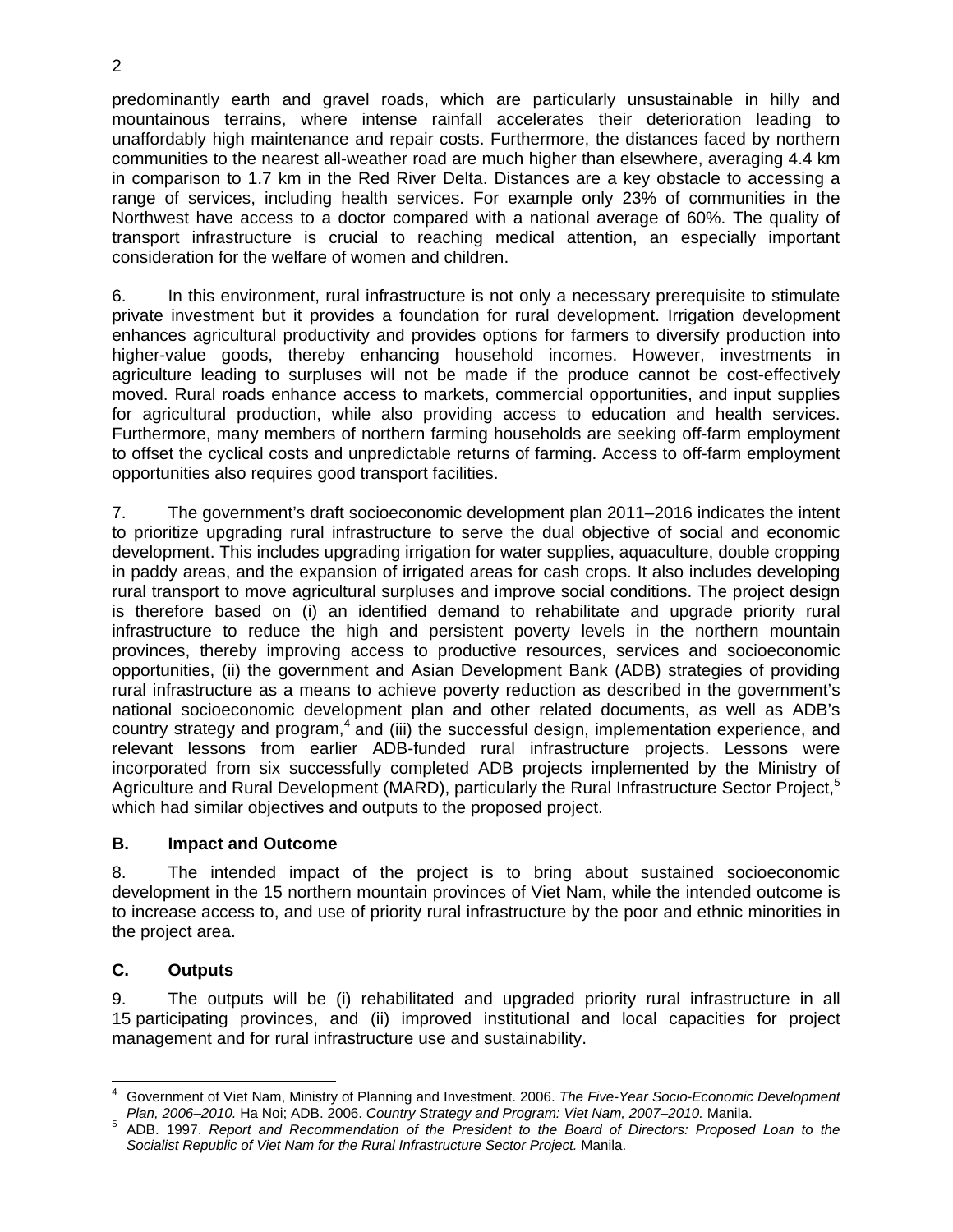## **1. Rural Infrastructure Improvement**

10. Rural infrastructure activities will include (i) irrigation rehabilitation and upgrading, (ii) rural road and market improvement, and (iii) special initiatives to ensure the poor participate equitably and safely in subproject benefits.<sup>6</sup> Using the provincial development plans as a basis, the top five subprojects for each province were pre-screened and prioritized during project preparation activities.<sup>7</sup> Each of the participating provinces will implement two or three of the top priority subprojects. The final list of subprojects will be determined after the feasibility studies, using rigorous eligibility safeguard, technical, economic, and social criteria.<sup>8</sup> The top priority subprojects feature irrigation and drainage schemes with an aggregate command (or drainage) area of approximately 12,400 ha and road links of an aggregate length of approximately 600 km.

#### **2. Improved Capacities for Project Management and for Rural Infrastructure Use and Sustainability**

11. Capacity building activities will cover line agency staff and other stakeholders involved in project implementation as well as those people responsible for the operation and maintenance of infrastructure managed by the DARDs. They will be implemented through (i) training workshops at national and provincial levels; (ii) the preparation of training materials and the delivery of the same; (iii) overseas study tours to better appreciate how implementation issues are dealt with in other countries of the region; (iv) the provision of consulting services to support project implementation and to oversee the training program; (v) follow up training impact surveys to assist in improving the impact of the training methods, and (vi) on-the-job training during implementation activities.

12. This component will equip project implementation staff with the necessary skills and knowledge of government and ADB procedures to recruit the various consulting services, manage construction contracts, satisfy progress reporting obligations to the government and ADB, and conduct sound financial management of imprest accounts. It will also provide support to meet incremental staff costs, vehicles, office equipment, air and land travel, per diem, office operating costs, and, where necessary, the rehabilitation of government office facilities for project use.

13. In addition, it will include the training of staff from agencies responsible for the operation and maintenance of the improved infrastructure using whole-life asset management planning. The project will support the development of a district database of infrastructure assets managed by the DARDs and assistance in the preparation of whole-life maintenance plans. Capacity building activities will also include measures to increase road safety awareness for vulnerable road users along rehabilitated and upgraded rural roads.

## **D. Investment and Financing Plans**

14. The project is estimated to cost \$138 million (Table 1).

 $\overline{\phantom{a}}$ 

<sup>6</sup> Such activities will include intensified agriculture extension activities, market training (including numeracy and language training) and the provision of footpaths and trails leading off from subproject roads.

List of Eligible Subprojects (Appendix 2).

<sup>&</sup>lt;sup>8</sup> Project Administration Manual (Appendix 2).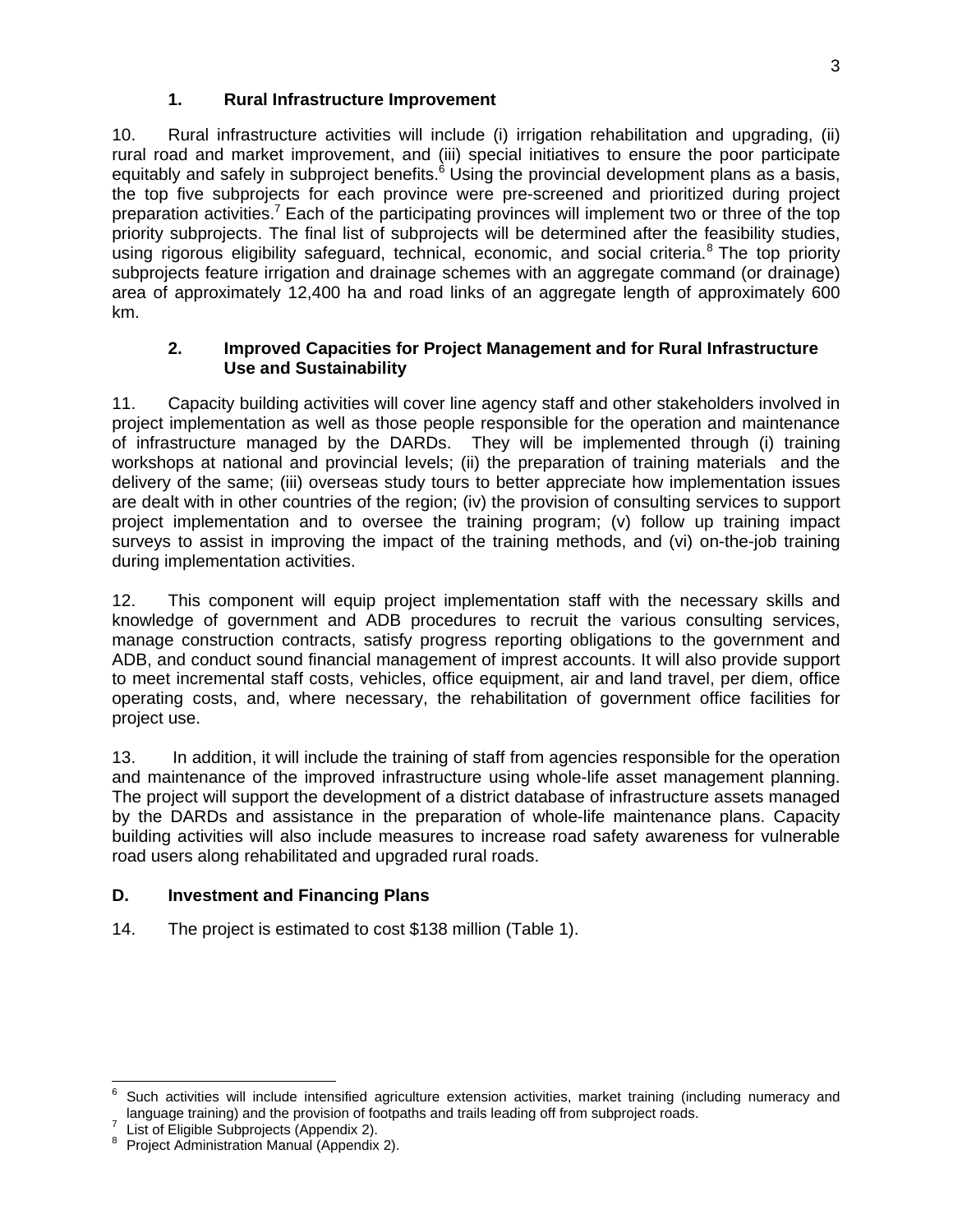#### **Table 1: Project Investment Plan**

(\$ million)

| <b>Item</b> |                               |                                                                                    | <b>Amount</b> <sup>d</sup> |
|-------------|-------------------------------|------------------------------------------------------------------------------------|----------------------------|
| А.          | <b>Base Cost</b> <sup>b</sup> |                                                                                    |                            |
|             | 1.                            | Rural infrastructure improvement                                                   | 114.34                     |
|             | 2.                            | Capacity building                                                                  | 1.94                       |
|             | 3.                            | Project management                                                                 | 16.68                      |
|             |                               | Subtotal (A)                                                                       | 132.96                     |
| В.          |                               | Contingencies <sup>c</sup>                                                         | 1.24                       |
| C.          |                               | Financing Charges During Implementation <sup>d</sup>                               | 3.80                       |
|             |                               | Total (A+B+C)                                                                      | 138.00                     |
| a           |                               | lastudes touse sad dubbe of CAO OFA million to be financed from pour monographical |                            |

<sup>a</sup> Includes taxes and duties of \$12.054 million to be financed from government resources.<br><sup>b</sup> Jp. mid.2010 prices

 $b$  In mid-2010 prices.

c Physical contingencies computed at 5% for all expenditure categories, except civil works given the sector approach being applied. Price contingencies computed at 2.5% on foreign exchange costs and 6.5% on local currency costs; includes provision for potential exchange rate fluctuation under the assumption of a purchasing power parity

exchange rate.<br><sup>d</sup> Includes interest charges. Interest during construction under ADF regular terms has been computed at 1.0% during the grace period and 1.5% thereafter. Interest during construction under the ADF hard-term facility has been computed at 2.2% for the entire loan period.

Source: Asian Development Bank.

15. The government has requested (i) a loan in various currencies equivalent to SDR 54,116,000 from ADB's Special Funds resources (regular terms) and (ii) a loan in various currencies equivalent to SDR17,159,000 from ADB's Special Funds resources (hard-term facility) to help finance the project. The regular Asian Development Fund (ADF) loan will have a 32-year term, including a grace period of 8 years, an interest rate of 1.0% per annum during the grace period and 1.5% per annum thereafter, and such other terms and conditions set forth in the loan agreement. The ADF hard-term loan will have a 32-year term, including a grace period of 8 years, and an interest rate of 2.2% per annum.

16. ADB's total contribution to the project cost will thus be \$108.00 million, 78.3% of total project cost. The bulk of the proceeds of these loans (excluding the funds for national capacity building and project coordination) will be passed to the 15 participating provincial governments by the national government as a grant.

17. The balance of the project cost, \$30.00 million equivalent, or 21.7% of total project cost, will be funded by the government from its own budget and will cover taxes and duties, staff salaries, and the recruitment of national safeguard consultants for subproject feasibility studies, detailed design, bidding document preparation, and construction supervision. Taxes and duties on civil works, and vehicles and equipment to be used in the provinces will be funded by the participating provinces. The financing plan is in Table 2.

| . .<br><b>Source</b>                      | Amount<br>$$$ million) | <b>Share of Total</b><br>(%) |
|-------------------------------------------|------------------------|------------------------------|
| Asian Development Bank                    |                        |                              |
| Asian Development Fund regular terms      | 82.00                  | 59.4                         |
| Asian Development Fund hard-term facility | 26.00                  | 18.8                         |
| Government of Viet Nam                    | 30.00                  | 21.7                         |
| Total                                     | 138.00                 | 100.0                        |

#### **Table 2: Financing Plan**

Note: Bank charges related to operations of imprest accounts will be financed from the respective loan proceeds. Source: ADB estimates.

#### **E. Implementation Arrangements**

18. MARD will be the executing agency and will delegate responsibility for overall project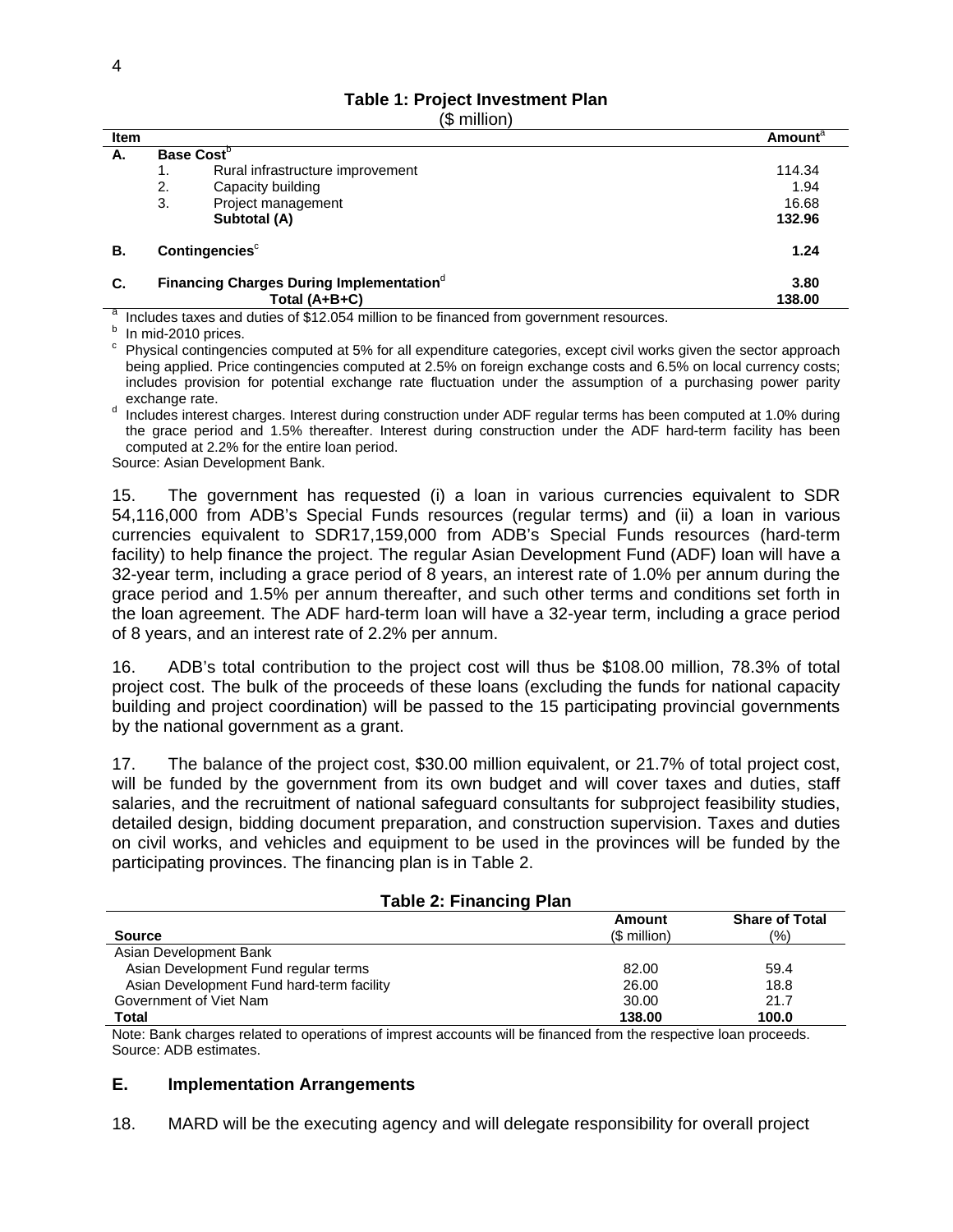coordination to its Agriculture Projects Management Board, which will establish a central project management unit (CPMU) responsible for national project management and coordination.

19. Consistent with the government's desire to decentralize project implementation to the provinces, the provincial people's committees will be the implementing agencies, acting through their provincial departments of agriculture and rural development (DARDs). Each DARD will establish a provincial project management unit (PPMU). The PPMUs will be responsible for the day-to-day management of subproject implementation in the provinces, and will carry out feasibility studies and implement the subprojects.

20. The project will coordinate closely with existing local administrations, using the commune people's committee as the point of liaison. PPMUs will work in close cooperation with commune personnel, who will be responsible for ensuring coordination of day-to-day activities between the project and commune authorities. This will include organizing public consultations and also providing assistance to the commune supervision board to ensure commune participation in subproject design and implementation.<sup>9</sup> A budgetary allocation has been made to assist in meeting facilitation and coordination costs in each of the participating districts where subprojects are to be implemented.

21. The subprojects will be implemented in two phases. In the first phase, each province will implement their top two priorities. In the second phase, remaining resources will be allocated to the provinces for the construction of additional subprojects as they successfully complete first phase subprojects. Better performing provinces will have a chance to implement additional subprojects. Further implementation arrangements including subproject implementation procedures and feasibility criteria are summarized in Table 3 and described in detail in the project administration manual.<sup>10</sup>

| <b>Aspects</b>                       | <b>Arrangements</b>                                                                                                                                                                                      |                                                                                                                                                                                                                |                                                                           |  |  |  |  |
|--------------------------------------|----------------------------------------------------------------------------------------------------------------------------------------------------------------------------------------------------------|----------------------------------------------------------------------------------------------------------------------------------------------------------------------------------------------------------------|---------------------------------------------------------------------------|--|--|--|--|
| Implementation period                | January 2011–December 2016 (6 years)                                                                                                                                                                     |                                                                                                                                                                                                                |                                                                           |  |  |  |  |
| Estimated completion date            | 31 December 2016                                                                                                                                                                                         |                                                                                                                                                                                                                |                                                                           |  |  |  |  |
| Management                           |                                                                                                                                                                                                          |                                                                                                                                                                                                                |                                                                           |  |  |  |  |
| Executing agency<br>(i)              | Ministry of Agriculture and Rural Development                                                                                                                                                            |                                                                                                                                                                                                                |                                                                           |  |  |  |  |
| (ii)<br>Key implementing<br>agencies |                                                                                                                                                                                                          | Provincial people's committees for Bac Giang, Bac Kan, Cao Bang, Dien Bien, Ha<br>Giang, Hoa Binh, Lai Chau, Lang Son, Lao Cai, Phu Tho, Son La, Thai Nguyen,<br>Tuyen Quang, Vinh Phuc, and Yen Bai provinces |                                                                           |  |  |  |  |
| Implementation unit<br>(iii)         | Central project management unit to be located in Ha Noi (30 staff)<br>Provincial project management units to be located in each provincial capital (minimum<br>10 staff each)                            |                                                                                                                                                                                                                |                                                                           |  |  |  |  |
| Procurement                          | National competitive bidding                                                                                                                                                                             | 150 contracts                                                                                                                                                                                                  | \$93.47 million                                                           |  |  |  |  |
|                                      | Shopping                                                                                                                                                                                                 | 48 contracts                                                                                                                                                                                                   | \$2.00 million                                                            |  |  |  |  |
|                                      | Government procedures                                                                                                                                                                                    | 425 contracts                                                                                                                                                                                                  | \$10.89 million (wholly funded<br>from the government's own<br>resources) |  |  |  |  |
| Consulting services                  | Quality- and cost-based<br>selection (80:20)                                                                                                                                                             | 347 person-<br>months                                                                                                                                                                                          | \$4.00 million                                                            |  |  |  |  |
|                                      | Consultants' qualification<br>selection                                                                                                                                                                  | 7 contracts                                                                                                                                                                                                    | \$0.60 million                                                            |  |  |  |  |
| Advance action                       | Consultant selection procedures for loan implementation consultants will be<br>undertaken up to the short-listing stage prior to loan effectiveness.                                                     |                                                                                                                                                                                                                |                                                                           |  |  |  |  |
| Disbursement                         | The loan proceeds will be disbursed in accordance with ADB's Loan Disbursement<br>Handbook (2007, as amended from time to time) and detailed arrangements agreed<br>upon between the government and ADB. |                                                                                                                                                                                                                |                                                                           |  |  |  |  |

| <b>Table 3: Implementation Arrangements</b> |  |
|---------------------------------------------|--|
|---------------------------------------------|--|

Source: ADB estimates.

<sup>9</sup>  $\frac{9}{10}$  The commune supervision boards will include at least one women's representative.<br><sup>10</sup> Project Administration Manual (Appendix 2).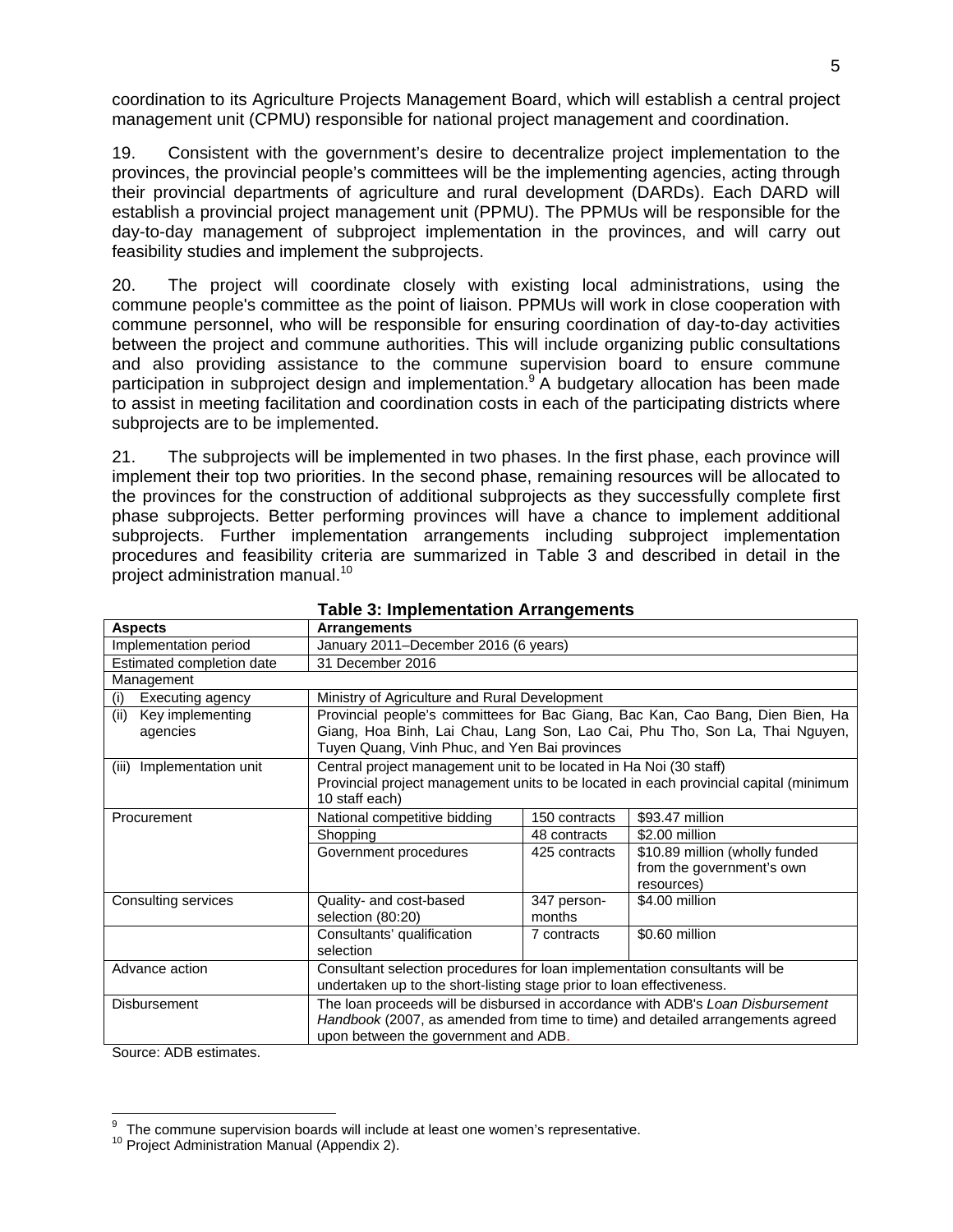## **III. DUE DILIGENCE**

# **A. Technical**

22. The subprojects involve the rehabilitation and upgrading of existing rural infrastructure. The technology for undertaking such works is within the capacity of the provincial government agencies assigned to implement them, although, due to the mountainous terrain, greater attention to design and implementation quality will be needed. The focus of the civil works implementation will be on quality rather than maximizing coverage, and designs will be based on appropriate standards to ensure sustainability.

23. The main policy concern for rural infrastructure is the issue of sustainability. The key problem with achieving sustainability is the lack of maintenance capacity, including defined organizational responsibilities and accountability, as well as a stable and adequate flow of funds. The government has a financing mechanism for irrigation maintenance. However, it does not generate adequate funds. To make full use of the limited funds, the capacity building component includes training in operation and maintenance for the end users of the upgraded infrastructure and an asset management initiative for irrigation schemes. This will lead to a more efficient and cost-effective use of the funds. Operation and maintenance budgets are inadequate to cover all roads under provincial responsibility. However, the participating provinces have committed to providing funds for maintenance of the roads to be upgraded by the project. Also, to reduce future maintenance burdens the project aims at initial robust design and ensuring good construction quality. In the near future, the government plans to establish a road fund that will include a dedicated percentage for rural roads. The project will register the road improvements with the provincial departments of transport to ensure their inclusion in the maintenance program. The project will coordinate with the local districts and communes to establish market management arrangements for market improvements.

## **B. Economic and Financial**

24. Based on the economic analysis of two representative subprojects (irrigation and rural roads), the project will generate a satisfactory economic return from the investments. Better water management and infrastructure will lead to incremental productivity increases and diversification into produce that yield higher returns. Rehabilitated rural roads will reduce vehicle operating costs, reduce travel times between destinations, and induce increased crop production due to higher farm-gate prices for agricultural produce and improved access to production inputs. The estimated economic internal rates of return for the representative subprojects are 13.0% for irrigation and 13.4% for rural roads. In each case, the benefits are robust to commodity price decreases, to decreasing utilization rates and to increased investment cost.

25. Financial benefits to households will be significant in terms of the opportunities created. Individuals will not contribute to investment costs but will only contribute direct inputs to production, and will enjoy the direct and indirect benefits. The distribution analysis confirms that the poor will benefit significantly and proportionally from subproject investments.<sup>11</sup>

# **C. Governance**

26. All procurement to be financed by ADB loan funds will be carried out in accordance with ADB's Procurement Guidelines (2010, as amended from time to time). MARD has indicated that it will ensure that all accounts administered by the CPMU and PPMUs are consolidated and audited annually by auditors acceptable to ADB. The project will strengthen the capacities of CPMU and PPMU staff in financial management procedures to allow the efficient operation of

 $\overline{1}$  $11$  Economic and Financial Analysis (Appendix 2).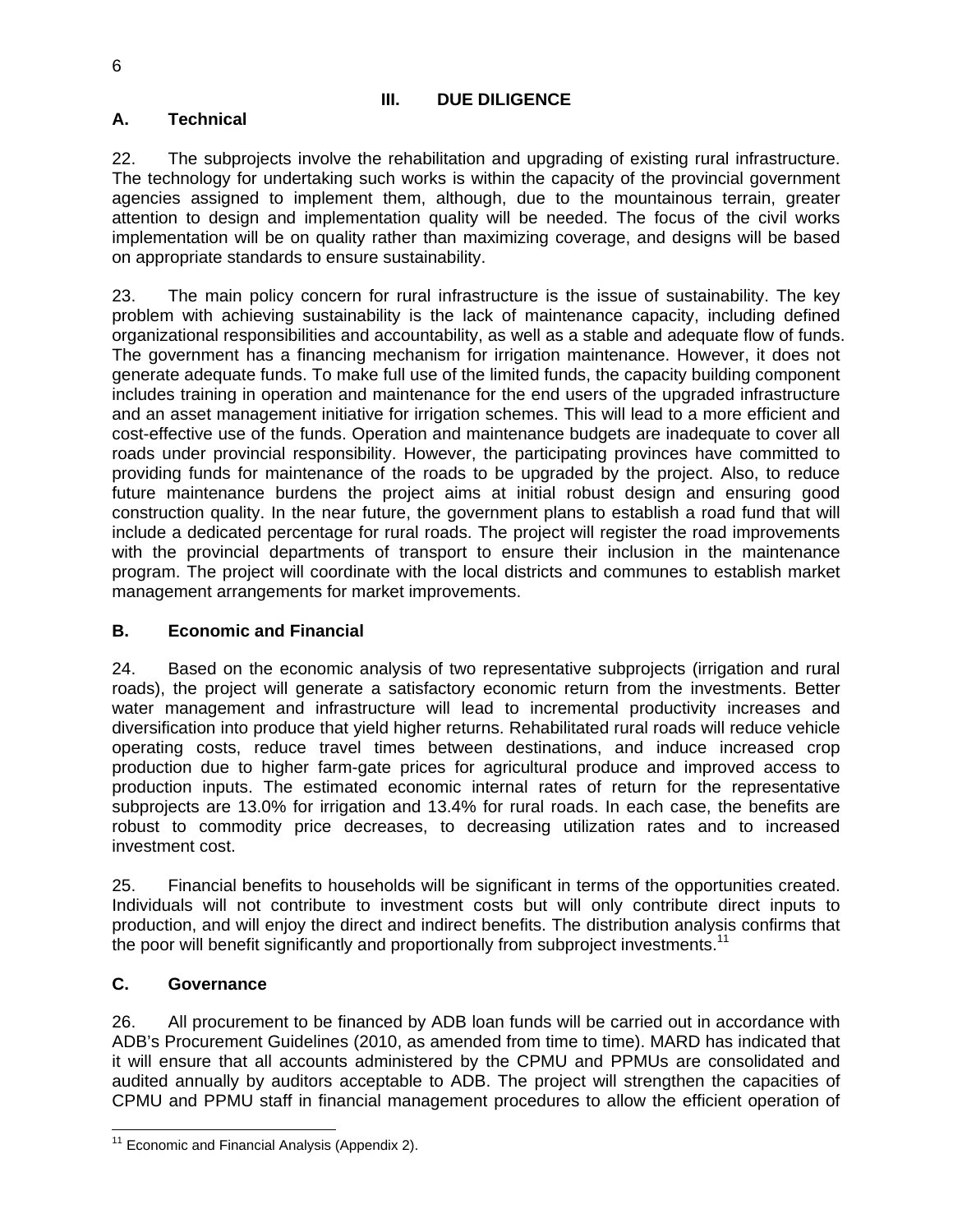advance accounts and the reporting of financial performance to the government and ADB. Implementation of the project will be consistent with the government's requirement for provincial implementation under national coordination. Where possible, the involvement of district and lower level administrations and communities will be sought to effect their participation in design and construction monitoring. The project will also establish a website to (i) disclose implementation progress and bid notifications and their results, and (ii) provide a grievance mechanism against any corrupt practice.

27. ADB's Anticorruption Policy (1998, as amended to date) was explained to and discussed with the government and MARD. The specific policy requirements and supplementary measures are described in the project administration manual. $^{12}$ 

## **D. Poverty and Social**

28. Poverty levels among direct beneficiaries of subprojects range from 25% to 60%. The majority of subprojects have a poverty level of over 40%, compared with an overall national figure of 11% in 2008. As evidenced by past successful ADB interventions, improving access to resources, inputs, services and market opportunities, the project is expected to have a significant impact in reducing poverty throughout the subproject areas and beyond. Direct beneficiaries will include residents in the subproject areas. The rural road improvements will also generate indirect beneficiaries by increasing the overall catchment area and efficiency of the rural transport networks. The project is classified as "effective gender mainstreaming" under ADB's gender mainstreaming categories. The majority of women in the project area are active in agriculture but also undertake about 80% of domestic chores. The project will provide women in the target communities with improved infrastructure that will enable increased productivity and incomes, empowerment through participation in project decision-making, reduced work burdens, off-farm income earning opportunities, and improved access to educational, health and social services. To ensure benefits accrue to women, a gender action plan has been prepared.<sup>13</sup>

#### **E. Safeguards**

29. **Environment** (category B). The project is unlikely to cause significant environmental damage since the subprojects are mainly limited to improving existing infrastructure. Moreover, subprojects have been screened to exclude those that may cause significant damage. The environmental assessment and review framework provides guidance for the government to carry out an appropriate level of environmental assessment and to take measures to deal with these impacts.<sup>1</sup>

30. **Involuntary resettlement** (category B). No resettlement is expected because the majority of infrastructure, irrigation, and roads will be improved along existing rights of way. As a result, the main concern will be the provision of compensation for roadside trees, crops or small structures. The absence of major resettlement issues was one of the eligibility criteria used in selecting subprojects. The government and ADB have agreed on a resettlement framework along with procedures and an outline format for a resettlement plan.<sup>15</sup> Compensation, allowances, operation and administration costs, surveys, monitoring, and reporting will be financed from government counterpart funds. A qualified institution or firm acceptable to ADB will be contracted by the government to conduct independent external monitoring and evaluation of the resettlement process and impacts.

<sup>&</sup>lt;sup>12</sup> Project Administration Manual (Appendix 2).

<sup>13</sup> Gender Action Plan (Appendix 2).<br><sup>14</sup> Environmental Assessment and Review Framework (Appendix 2).<br><sup>15</sup> Resettlement Framework (Appendix 2).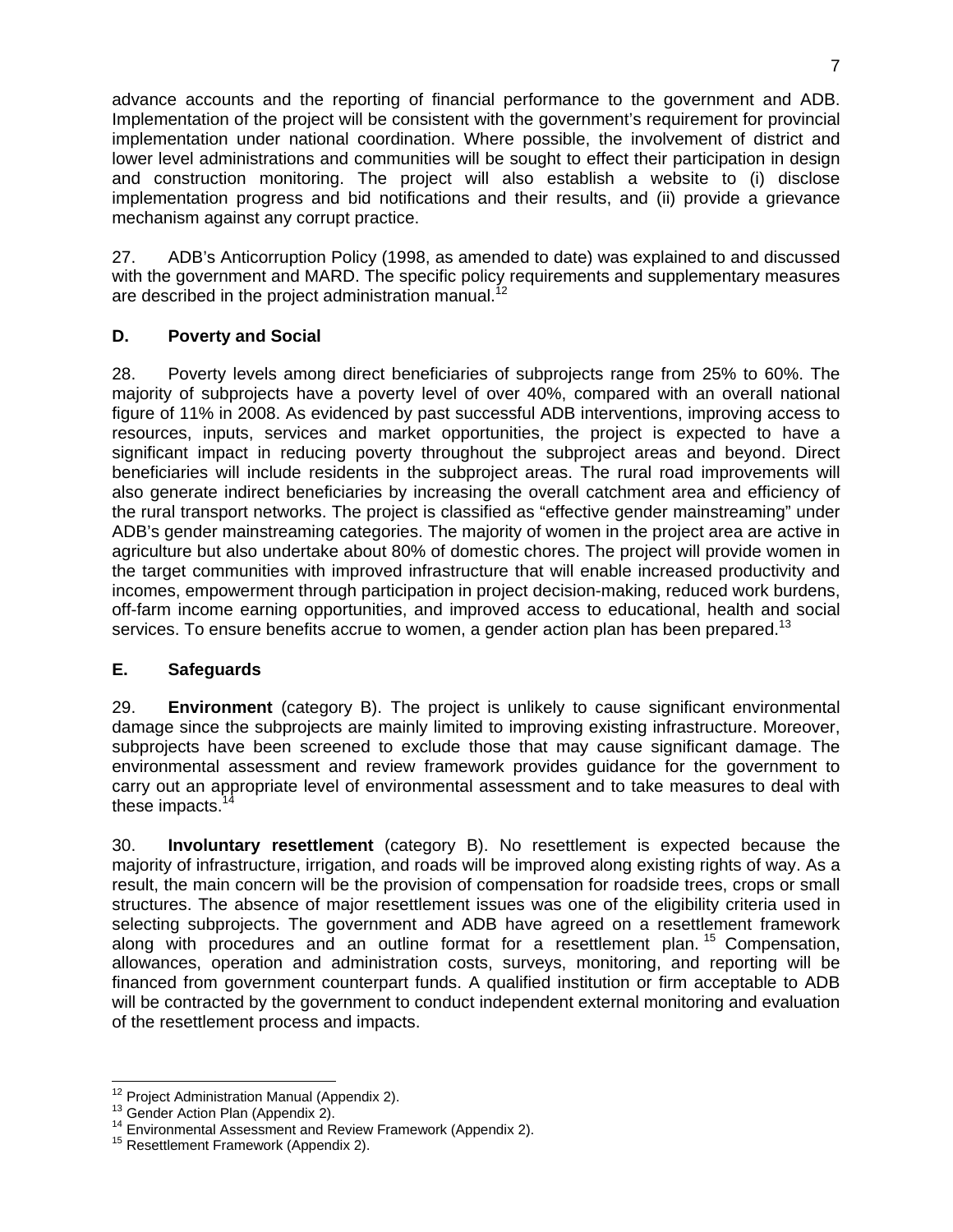31. **Indigenous peoples** (category B). Ethnic minorities are expected to be among the major beneficiaries of the project. The government and ADB have agreed on an indigenous peoples planning framework. For most subprojects, where the majority of beneficiaries are from ethnic minorities and where subproject impacts are expected to be wholly positive, measures to improve the welfare of indigenous peoples and protection of their rights are included in the subproject design. In other subprojects, combined resettlement and ethnic minority development plans will be prepared. An important aspect of the project will be the use of the commune supervision board to ensure local peoples' participation in subproject design and construction supervision. This will ensure that specific local concerns among ethnic minorities are addressed during implementation.

## **F. Risks and Mitigating Measures**

32. The integrated benefits and impacts of the project are expected to outweigh the costs. Major risks and mitigating measures are summarized in Table 4 and described in detail in the risk assessment and risk management plan.<sup>16</sup>

| <b>Risks</b>                                                                                                 | <b>Mitigating Measures</b>                                                                                                                                                                                                                                                                                                                                                                                                          |
|--------------------------------------------------------------------------------------------------------------|-------------------------------------------------------------------------------------------------------------------------------------------------------------------------------------------------------------------------------------------------------------------------------------------------------------------------------------------------------------------------------------------------------------------------------------|
| Limited economic development<br>potential in subproject areas                                                | Subprojects have been prescreened to ensure technical and initial<br>economic viability during the preparation phase. Feasibility studies<br>including economic and financial analyses will be undertaken prior to<br>implementation.                                                                                                                                                                                               |
| Insufficient operation and<br>maintenance leading to<br>premature asset deterioration                        | Participating provinces have committed to provide adequate operation<br>and maintenance funding as a condition for selection of subprojects.<br>Robust designs and good quality control will reduce the maintenance<br>burden. Maintenance capacity building will be supported for irrigation<br>subprojects. The project will have close coordination with the authorities<br>responsible for management of the road improvements. |
| Catastrophic climatic events<br>interrupting implementation or<br>damaging infrastructure                    | The use of robust designs and good construction quality control will<br>reduce the vulnerability of the rural infrastructure to catastrophic climatic<br>events.                                                                                                                                                                                                                                                                    |
| Limited implementation<br>capacities at the provincial<br>level to meet all ADB and<br>project requirements. | Project preparatory TA will provide start-up support, and loan<br>implementation consultants will provide capacity building and training.<br>The implementation will be phased, rewarding better-performing<br>provinces in the second phase with additional resources. This will be an<br>incentive for good performance and delivery.                                                                                             |

#### **Table 4: Summary of Risks and Mitigating Measures**

Source: Project design and monitoring framework – Asian Development Bank.

#### **IV. ASSURANCES AND CONDITIONS**

33. The government has assured ADB that implementation of the project shall conform to all applicable ADB policies including those concerning anticorruption measures, safeguards, gender, procurement, consulting services, and disbursement as described in detail in the project administration manual and loan documents.

34. The government has agreed with ADB on certain covenants for the project, which are set forth in the loan agreements.

<sup>8</sup> 

 $\overline{a}$ <sup>16</sup> Risk Assessment and Risk Management Plan (Appendix 2)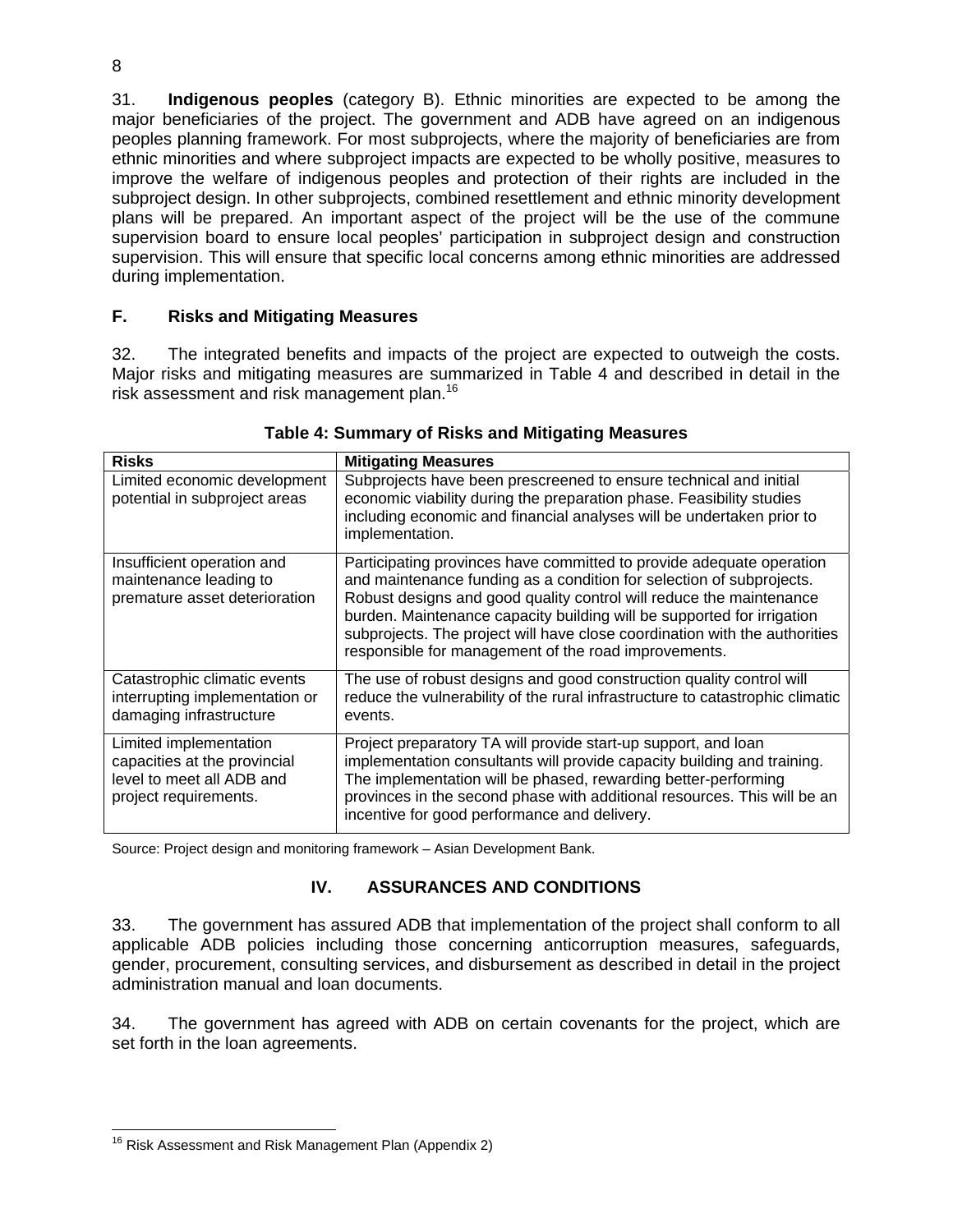35. As a condition of disbursement of funds to individual provinces, the government has agreed that no disbursement shall be made to a province until a PPMU has been established within the DARD of that province.

#### **V. RECOMMENDATION**

36. I am satisfied that the proposed loans would comply with the Articles of Agreement of the Asian Development Bank (ADB) and, acting in the absence of the President, under the provisions of Article 35.1 of the Articles of Agreement of ADB, I recommend that the Board approve

- (i) the loan in various currencies equivalent to SDR54,116,000 to the Socialist Republic of Viet Nam for the Sustainable Rural Infrastructure Development Project in Northern Mountain Provinces from ADB's Special Funds resources (regular terms), with an interest charge at the rate of 1.0% per annum during the grace period and 1.5% per annum thereafter; for a term of 32 years, including a grace period of 8 years; and such other terms and conditions as are substantially in accordance with those set forth in the draft loan agreements presented to the Board; and
- (ii) the loan in various currencies equivalent to SDR17,159,000 to the Socialist Republic of Viet Nam for the Sustainable Rural Infrastructure Development Project in Northern Mountain Provinces from ADB's Special Funds resources (hard-term facility), with an interest charge at the rate of 2.2% per annum; for a term of 32 years, including a grace period of 8 years; and such other terms and conditions as are substantially in accordance with those set forth in the draft loan agreements presented to the Board.

C. Lawrence Greenwood, Jr. Vice-President

29 September 2010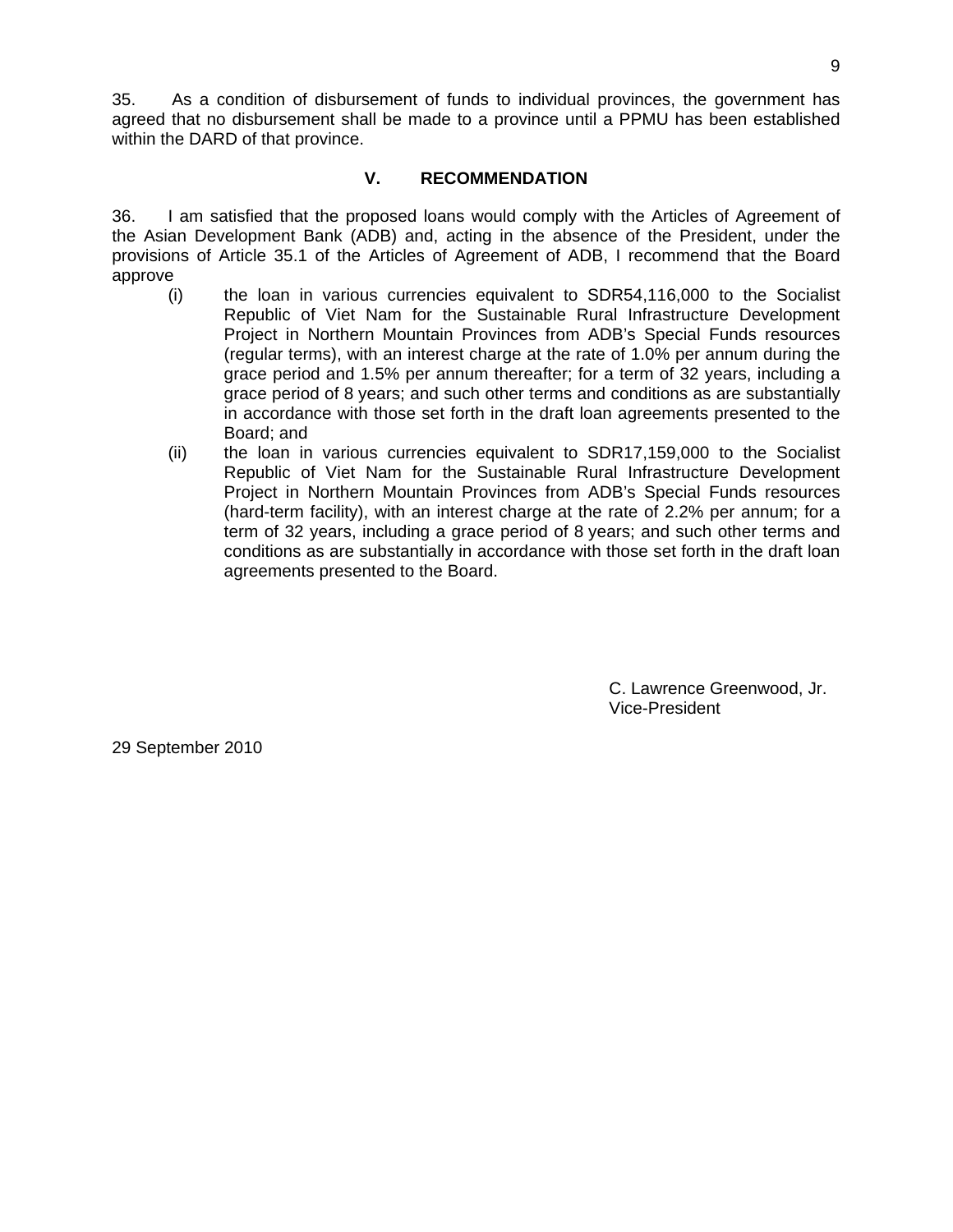| <b>Design</b><br><b>Summary</b>                                                                                                       | <b>Performance Targets and Indicators with</b><br><b>Baselines</b>                                                                                                                                                                                                                                                                                                                                                                                                                                                                                                                                                                                                                                                                                                                                                                                                                                                                                                                         | <b>Data Sources</b><br>and Reporting<br><b>Mechanisms</b>                                                                                                                                                          | <b>Assumptions and</b><br><b>Risks</b>                                                                                                                                                                                                                                                                                                |
|---------------------------------------------------------------------------------------------------------------------------------------|--------------------------------------------------------------------------------------------------------------------------------------------------------------------------------------------------------------------------------------------------------------------------------------------------------------------------------------------------------------------------------------------------------------------------------------------------------------------------------------------------------------------------------------------------------------------------------------------------------------------------------------------------------------------------------------------------------------------------------------------------------------------------------------------------------------------------------------------------------------------------------------------------------------------------------------------------------------------------------------------|--------------------------------------------------------------------------------------------------------------------------------------------------------------------------------------------------------------------|---------------------------------------------------------------------------------------------------------------------------------------------------------------------------------------------------------------------------------------------------------------------------------------------------------------------------------------|
| Impact<br>Sustained<br>socioeconomic<br>development in<br>the 15 northern<br>mountain<br>provinces of<br>Viet Nam                     | From baselines in 2011:<br>1. Reduction of the number of poor<br>households in the project area from 26% to<br>15% by 2020.<br>From baselines in 2011 in subproject areas of<br>influence:<br>2. Average household income raised 45% by<br>2020, by household type (ethnic minority,<br>poor, sex, age), if necessary, using proxies<br>for household income based on<br>expenditure measures in baseline survey<br>3. Value of goods traded in the market<br>increased by 100% by 2018.<br>4. By 2018, increases of: 50% attendance at<br>secondary schools by girls; and, 100%<br>visits to health clinics by women and<br>children.                                                                                                                                                                                                                                                                                                                                                     | Project-funded<br>baseline<br>surveys and<br>PBME studies.<br>Commune<br>statistics,<br>committee for<br>ethnic minority<br>affairs, general<br>statistics office.<br>$(1-3)$<br>PD <sub>o</sub> E and<br>PDOH(4.) | <b>Assumption</b><br>Government<br>continues to place<br>a high priority on<br>economic growth<br>and poverty<br>reduction in the<br>region<br><b>Risk</b><br>Limited economic<br>development<br>potential in<br>subproject areas                                                                                                     |
| <b>Outcome</b><br>Increased<br>access to and<br>use of priority<br>rural<br>infrastructure<br>by the poor and<br>ethnic<br>minorities | From baselines in 2011 in subproject areas of<br>influence:<br>1. Irrigation<br>1.1 Rice yields per ha in irrigation command<br>areas increased by 25% immediately after<br>commissioning and no later than 2017.<br>1.2 Cropping intensity in irrigation command<br>areas increased by 30% after<br>commissioning and no later than 2017.<br>2. Roads and markets<br>2.1 Producer surplus increased by 20% by<br>2017 - induced by increased farm-gate<br>market prices for agricultural produce and<br>greater access to production inputs.<br>2.2 Travel indicators: VOC reduced by 60%;<br>travel time reduced by 50%; traffic volume<br>increased by 200% by 2017.<br>2.3 Within one year of subproject completion:<br>Average increase in annual traffic 8% in<br>tons and 7% in ton-km, of which 60% will<br>be agricultural surpluses.<br>2.4 Within one year of subproject completion:<br>Average increase in passenger volumes:<br>12% in passengers and 10% in<br>passenger-km. | Project-funded<br>baseline<br>surveys and<br>PBME studies.<br><b>DARD</b> statistics<br>$(1.1 - 1.2)$<br><b>DARD</b> statistics<br>(2.1)<br><b>PDoT</b> statistics<br>$(2.2 - 2.4)$                                | <b>Assumptions</b><br>Stream of benefits<br>continue over the<br>economic life of<br>the improved<br>assets<br>Poorest segments<br>of the population<br>have the capacity<br>to benefit from the<br>improved assets<br><b>Risks</b><br>Insufficient<br>operation and<br>maintenance<br>leading to<br>premature asset<br>deterioration |

# **DESIGN AND MONITORING FRAMEWORK**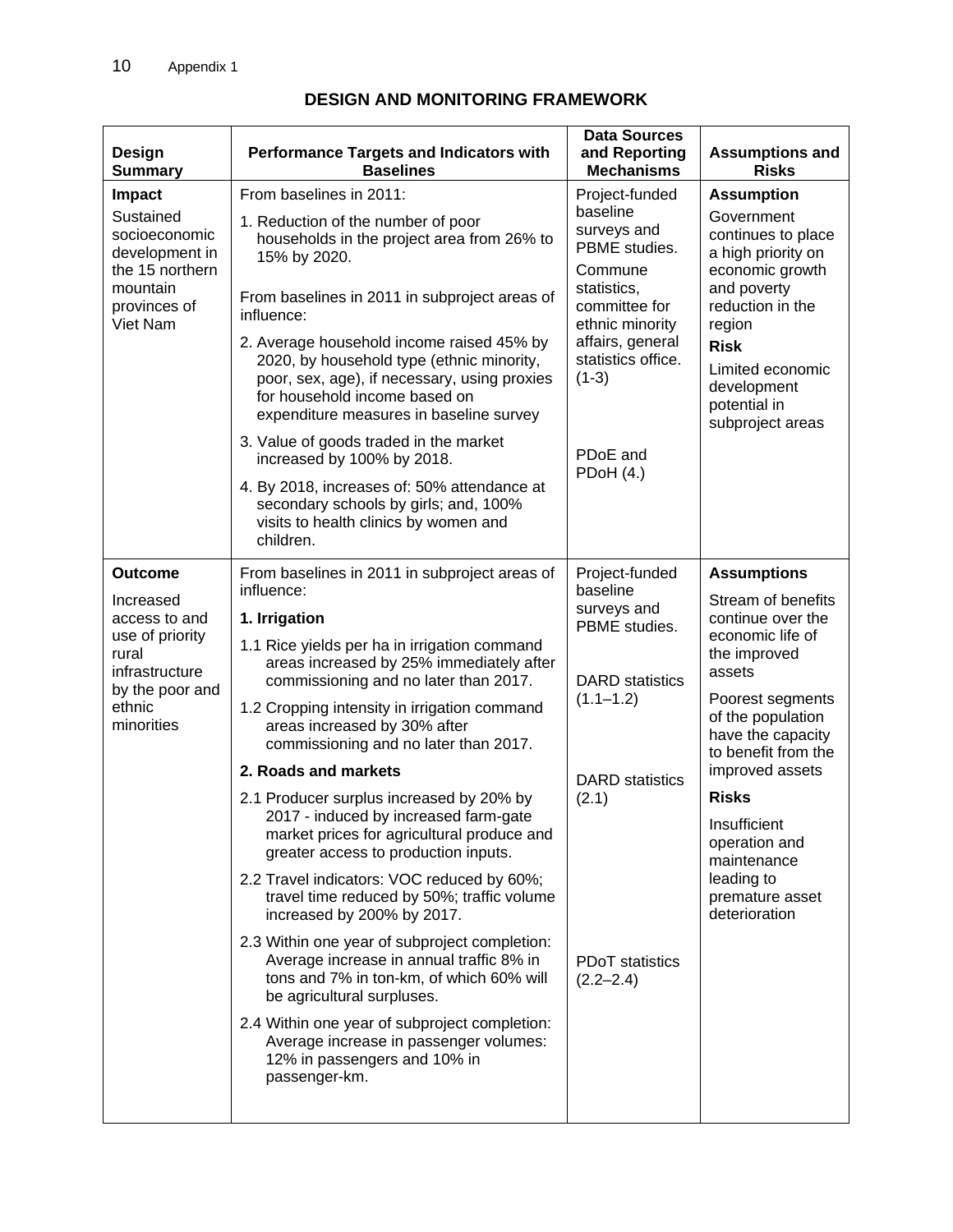| Design<br><b>Summary</b>                                                                                                                                                                                                                                                                                                                                                                     | <b>Performance Targets and Indicators with</b><br><b>Baselines</b>                                                                                                                                                                               |                                                                                           | <b>Data Sources</b><br>and Reporting<br><b>Mechanisms</b> |                                                                                | <b>Assumptions and</b><br><b>Risks</b>                                                             |  |  |
|----------------------------------------------------------------------------------------------------------------------------------------------------------------------------------------------------------------------------------------------------------------------------------------------------------------------------------------------------------------------------------------------|--------------------------------------------------------------------------------------------------------------------------------------------------------------------------------------------------------------------------------------------------|-------------------------------------------------------------------------------------------|-----------------------------------------------------------|--------------------------------------------------------------------------------|----------------------------------------------------------------------------------------------------|--|--|
| <b>Outputs</b>                                                                                                                                                                                                                                                                                                                                                                               | From baselines in 2011:                                                                                                                                                                                                                          | Project-funded                                                                            |                                                           | <b>Assumptions</b>                                                             |                                                                                                    |  |  |
| 1. Priority rural<br>infrastructure<br>rehabilitated<br>or upgraded                                                                                                                                                                                                                                                                                                                          | 1.1 12,400 ha of irrigated land either receiving<br>water in a timely manner and in the<br>quantities required, or being drained of<br>surplus flood water in a timely manner<br>within 12 months after commissioning but<br>not later than 2016 | baseline<br>surveys<br>Project<br>implementation<br>monitoring and<br><b>PBME</b> studies |                                                           | the intended<br>priorities                                                     | Provincial plans<br>from which the<br>subprojects are<br>selected represent<br>beneficiaries' true |  |  |
|                                                                                                                                                                                                                                                                                                                                                                                              | 1.2 600 km of rural road grades IV, V, or VI<br>rehabilitated by 2016<br>1.3 10 rural commune markets upgraded or<br>established by commissioning but not                                                                                        | Provincial<br>statistics                                                                  |                                                           | <b>Risks</b><br>Catastrophic                                                   | climatic events                                                                                    |  |  |
|                                                                                                                                                                                                                                                                                                                                                                                              | later than 2016<br>1.4 All market improvements include facilities<br>for women by 2015                                                                                                                                                           |                                                                                           |                                                           | disrupting<br>damaging<br>infrastructure                                       | implementation or                                                                                  |  |  |
|                                                                                                                                                                                                                                                                                                                                                                                              | 1.5 The works generate a minimum of \$4.5<br>million worth of employment, of which<br>30% is for women by 2015                                                                                                                                   |                                                                                           |                                                           |                                                                                |                                                                                                    |  |  |
| 2. Improved<br>capacities for<br>project<br>management<br>and for rural<br>infrastructure                                                                                                                                                                                                                                                                                                    | Project                                                                                                                                                                                                                                          | implementation<br>CPMU and<br>monitoring<br>scheduled                                     |                                                           | <b>Assumptions</b><br>PPMUs are able to<br>start activities as                 |                                                                                                    |  |  |
| use and<br>sustainability                                                                                                                                                                                                                                                                                                                                                                    | 2.2 Road safety campaigns completed for all<br>improved road links by 2015                                                                                                                                                                       |                                                                                           |                                                           | <b>Risks</b><br>Limited                                                        |                                                                                                    |  |  |
|                                                                                                                                                                                                                                                                                                                                                                                              |                                                                                                                                                                                                                                                  |                                                                                           | project<br>requirements.                                  | implementation<br>capacities at the<br>provincial level to<br>meet all ADB and |                                                                                                    |  |  |
| <b>Activities with Milestones</b>                                                                                                                                                                                                                                                                                                                                                            | schedules and by 2015                                                                                                                                                                                                                            |                                                                                           |                                                           |                                                                                |                                                                                                    |  |  |
| 1.                                                                                                                                                                                                                                                                                                                                                                                           | Priority rural infrastructure rehabilitated or upgraded                                                                                                                                                                                          |                                                                                           | <b>Inputs</b>                                             |                                                                                |                                                                                                    |  |  |
| 1.1                                                                                                                                                                                                                                                                                                                                                                                          | CPMU design first set of baseline surveys including household,<br>origin/destination, traffic characteristics, and market by month 12                                                                                                            |                                                                                           |                                                           | Total costs: \$138 million                                                     |                                                                                                    |  |  |
| Surveys to include disaggregated gender and age data and analysis<br>1.2 PPMUs carry out feasibility and safeguard studies for 45 subprojects<br>\$82 million<br>by month 21 for phase 1, and month 36 for phase 2 subprojects<br>Item<br>Feasibility studies to include consultations with women and women's<br>groups. Pro-poor, female, and children inclusion measures are<br>identified |                                                                                                                                                                                                                                                  |                                                                                           |                                                           | ADB ADF (regular):<br>Civil works<br>Vehicles and                              | <b>Amount</b><br>(\$000)<br>59,640.9<br>1,131.6                                                    |  |  |
| 1.3 PPMUs prepare 150 detailed design bidding documents and<br>supervision contracts tendered by end of month 30 for phase 1, and<br>month 44 for phase 2 subprojects. The detailed designs address the<br>pro-poor, female, and children measures                                                                                                                                           | equipment<br>Consultants<br>Training<br>Study tours                                                                                                                                                                                              |                                                                                           | 3,895.8<br>1,347.6<br>286.2<br>13,422.9                   |                                                                                |                                                                                                    |  |  |
| 1.4 PPMUs implement and supervise resettlement plans by end of<br>PPMU<br>month 30 for phase 1, and month 44 for phase 2 subprojects<br>operations<br>PPMUs award construction contracts for 45 subprojects by end of<br>Interest<br>1.5<br>month 45 for phase 1, and month 51 for phase 2 subprojects.<br>PPMUs encourage contractors to include local labor of which women                 |                                                                                                                                                                                                                                                  |                                                                                           |                                                           |                                                                                |                                                                                                    |  |  |
| will provide a minimum of 30%.<br>1.6 PPMUs undertake implementation monitoring, contract supervision                                                                                                                                                                                                                                                                                        |                                                                                                                                                                                                                                                  |                                                                                           |                                                           |                                                                                |                                                                                                    |  |  |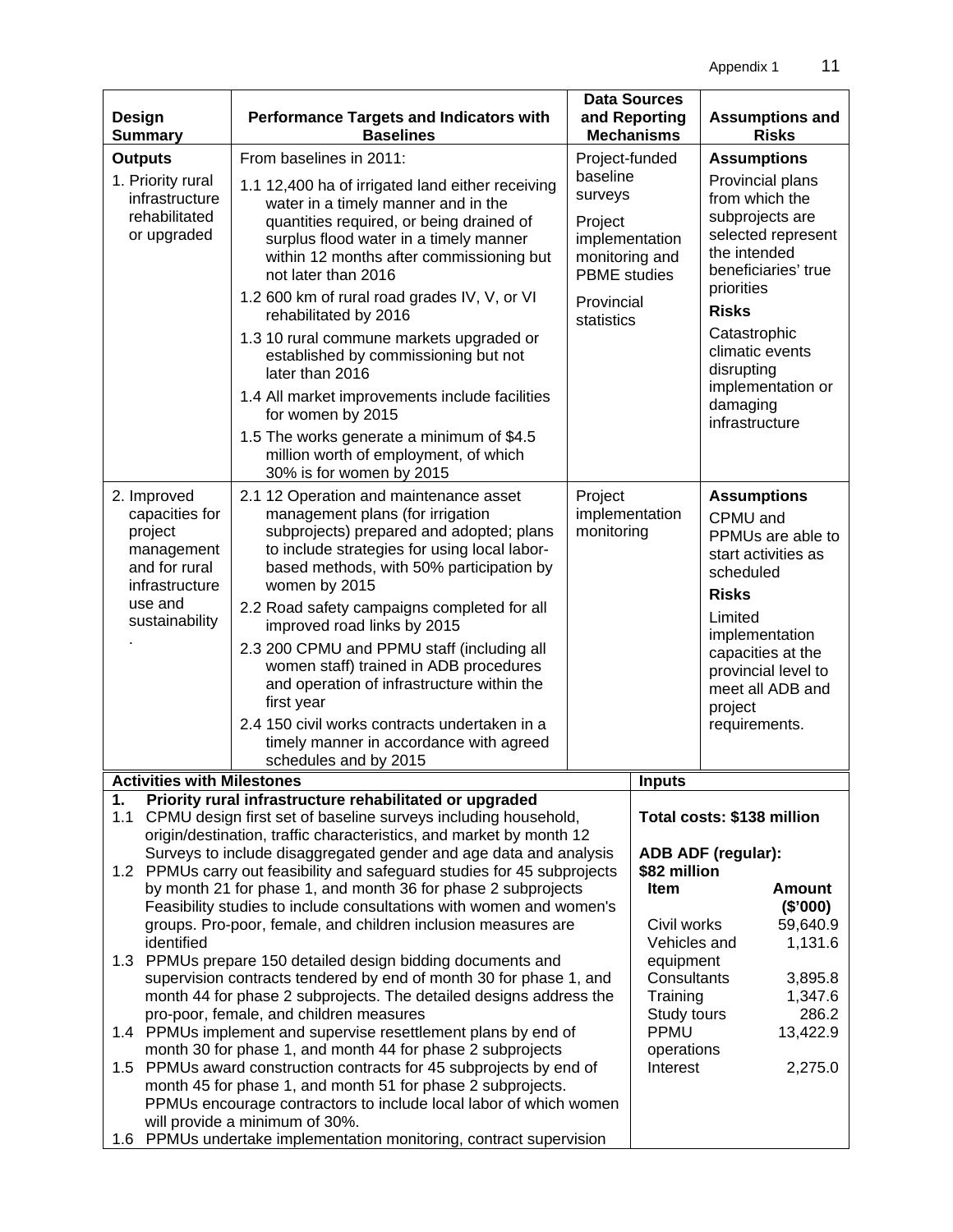|     | and progress reporting from month 20 to month 66. The commune<br>supervision board monitors labor conditions and reports to | ADB ADF (hard-term):<br>\$26 million |                    |
|-----|-----------------------------------------------------------------------------------------------------------------------------|--------------------------------------|--------------------|
|     | authorities any noncompliance                                                                                               | <b>Item</b>                          | Amount<br>(\$'000) |
|     | 2. Improved capacities for project management and for rural                                                                 | Civil works                          | 24,478.5           |
|     | infrastructure use and sustainability                                                                                       | Interest                             | 1,521.5            |
|     | 2.1 Provide training in ADB procedures to CPMU and PPMU staff by the                                                        |                                      |                    |
|     | end of month 3 (CPMU to arrange)                                                                                            | Government: \$30 million             |                    |
|     | 2.2 Provide safeguards training including gender sensitivity, HIV                                                           | <b>Item</b>                          | <b>Amount</b>      |
|     | awareness, and ethnic minority sensitivity to PPMU staff by end of                                                          |                                      | (\$'000)           |
|     | month 9 (CPMU to arrange)                                                                                                   | Resettlement                         | 2,477.2            |
|     | 2.3 Complete training needs assessment surveys centrally and in the                                                         | Preparation                          | 9,799.2            |
|     | provinces (to be arranged by CPMU after initial training activities by                                                      | studies                              |                    |
|     | end of month 30). The training shall include all female staff                                                               | Operations                           | 5,184.0            |
|     | 2.4 CPMU to arrange national (12 occasions) and international (one                                                          | and                                  |                    |
|     | occasion) study tours for selected participants to demonstrate project                                                      | maintenance                          |                    |
|     | management approaches and maintenance planning of rural                                                                     | Implementa-                          | 485.8              |
|     | infrastructure by end of month 42                                                                                           | tion                                 |                    |
|     | 2.5 Establish management structures 3 months after loan effectiveness,                                                      | management                           |                    |
|     | including the commune supervision board, which will include                                                                 | Tax and                              | 12,053.7           |
|     | representatives of the Women's Union. At least 33% of the                                                                   | duties                               |                    |
|     | membership will be women                                                                                                    |                                      |                    |
|     | 2.6 Open national and provincial imprest accounts and establish initial                                                     |                                      |                    |
|     | deposits of advance loan funds 3 months after loan effectiveness                                                            |                                      |                    |
|     | 2.7 Recruit loan implementation consultants 9 months after loan                                                             |                                      |                    |
|     | effectiveness                                                                                                               |                                      |                    |
| 2.8 | Develop a system and provide training for PPMU and CPMU to                                                                  |                                      |                    |
|     | monitor contracts by end of month 18                                                                                        |                                      |                    |
|     | 2.9 Submit physical and financial progress reports in a timely manner                                                       |                                      |                    |
|     | 2.10 Maintain and operate the CPMU                                                                                          |                                      |                    |
|     | 2.11 Maintain and operate the 15 PPMUs                                                                                      |                                      |                    |
|     | 2.12 Engage suitably qualified nongovernment organizations and                                                              |                                      |                    |
|     | implement safety awareness training campaigns in communities                                                                |                                      |                    |
|     | living along rehabilitated roads. CPMU to arrange upon completion                                                           |                                      |                    |
|     | of each rural road rehabilitation; to be completed by end of month 42                                                       |                                      |                    |
|     | 2.13 Develop and initiate asset management activities by the end of                                                         |                                      |                    |
|     | month 45. Aim to include women in 50% of decision and                                                                       |                                      |                    |
|     | implementation roles such as domestic water user groups, market                                                             |                                      |                    |
|     | management committees and irrigation associations.                                                                          |                                      |                    |
|     | 2.14 Operations and maintenance funding allocated to maintain                                                               |                                      |                    |
|     | rehabilitated infrastructure after commissioning and beginning in                                                           |                                      |                    |
|     | month 42                                                                                                                    |                                      |                    |
|     |                                                                                                                             |                                      |                    |

ADB = Asian Development Bank, CPMU = Central Project Management Unit, DARD = Department of Agriculture and Rural Development, ha = hectare, km = kilometer, PDoT = Provincial Department of Tourism, PDoE = Provincial Department of Education, PDoH = Provincial Department of Health, PPMU - Provincial Project Management Unit, VOC = vehicle operating costs.

Note: Numbers may not sum precisely because of rounding.

Source: Asian Development Bank.